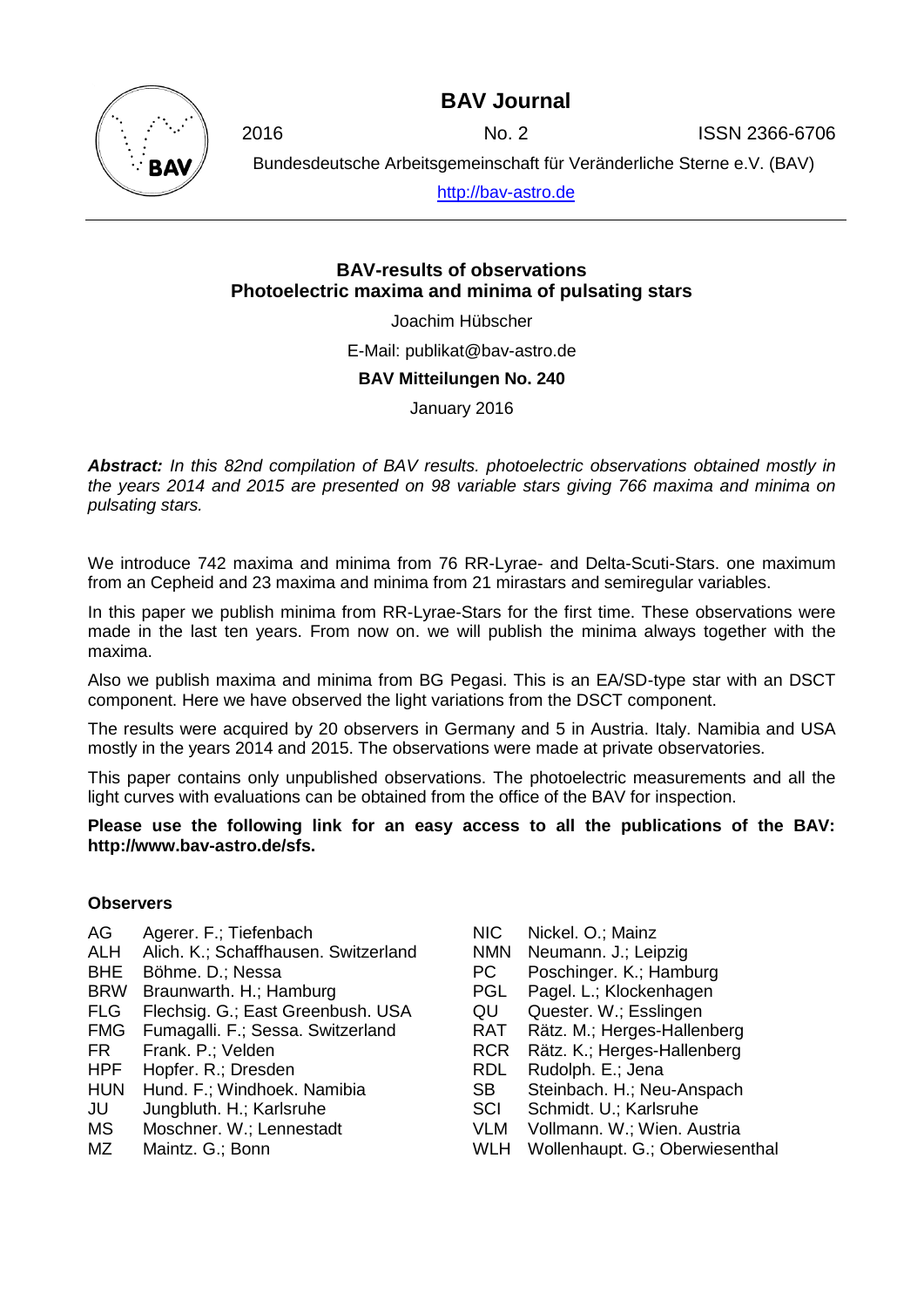# **Explanations to the main tables1 and 2**

| column 1<br>column 2 | Variable   | designation from the GCVS or preliminary compatible to SIMBAD<br>constellation |
|----------------------|------------|--------------------------------------------------------------------------------|
| column 3             | <b>Phs</b> | phase: maximum (max) or minimum (min)                                          |
| column 4             | HJD        | heliocentric UTC timings of the observed min or max                            |
| column 5             | - U        | if uncertain. mark ":"                                                         |
| column 6             |            | free                                                                           |
| column 7             | Error      | mean error                                                                     |
| column 8             | Mag        | magnitude                                                                      |
|                      |            | column 9 Observer abbreviations. see page 1. table "observers"                 |
| column 10 Rem        |            | remarks: abbreviations. see page 15. table "remarks"                           |
| column 11 Phot       |            | photometer: abbreviations. see page 15. table "photometer"                     |
| column 12 Fi         |            | filter: abbreviations. see page 16. table "filter"                             |
| column 13 N          |            | number of measurements                                                         |

| Variable  |     | Phs | <b>HJD</b> | $\mathbf U$ | Error  | Mag    | <b>Observer Rem</b> | <b>Phot</b> | Fi                       | N   |
|-----------|-----|-----|------------|-------------|--------|--------|---------------------|-------------|--------------------------|-----|
| SW        | And | min | 56268.3082 |             | 0.0035 | 10.040 | <b>PGL</b>          | 38)         | V                        | 78  |
|           |     | min | 56929.4821 |             | 0.0022 |        | <b>ALH</b>          | 28)         | ${\sf R}$                | 579 |
| XX        | And | min | 54765.3818 |             | 0.0062 |        | <b>ALH</b>          | 26)         | V                        | 208 |
|           |     | min | 56608.4119 |             | 0.0020 |        | <b>ALH</b>          | 28)         | V                        | 252 |
|           |     | min | 56934.3768 |             | 0.0020 |        | <b>ALH</b>          | 28)         | $\mathsf{o}\xspace$      | 367 |
| CC        | And | min | 55462.4120 |             | 0.0035 |        | <b>PGL</b>          | 9)          | V                        | 345 |
|           |     | min | 56949.3731 |             | 0.0023 |        | <b>ALH</b>          | 28)         | V                        | 416 |
|           |     | min | 56949.4924 |             | 0.0015 |        | <b>ALH</b>          | 28)         | V                        | 416 |
| GP        | And | min | 55462.4153 |             | 0.0035 |        | <b>PGL</b>          | 15)         | $\sf V$                  | 238 |
|           |     | min | 56659.2623 |             | 0.0010 |        | <b>BRW</b>          | 23)         | V                        | 110 |
|           |     | max | 56934.3619 |             | 0.0006 | 10.38  | <b>NIC</b>          | 11)         | V                        | 225 |
|           |     | min | 56934.4161 |             | 0.0010 | 10.93  | <b>NIC</b>          | 11)         | $\vee$                   | 225 |
|           |     | min | 56957.3025 |             | 0.0010 |        | <b>ALH</b>          | 28)         | V                        | 495 |
|           |     | min | 56957.3818 |             | 0.0009 |        | <b>ALH</b>          | 28)         | V                        | 495 |
|           |     | min | 56957.4595 |             | 0.0008 |        | <b>ALH</b>          | 28)         | V                        | 495 |
|           |     | min | 56957.5397 |             | 0.0010 |        | <b>ALH</b>          | 28)         | V                        | 495 |
|           |     | min | 56958.3330 |             | 0.0010 |        | <b>BRW</b>          | 23)         | V                        | 368 |
|           |     | min | 56958.4144 |             | 0.0010 |        | <b>BRW</b>          | 23)         | V                        | 368 |
|           |     | min | 56958.4918 |             | 0.0010 |        | <b>BRW</b>          | 23)         | $\vee$                   | 368 |
|           |     | min | 56958.5708 |             | 0.0010 |        | <b>BRW</b>          | 23)         | V                        | 368 |
| OV        | And | min | 56948.4636 |             | 0.0019 |        | <b>ALH</b>          | 28)         | o                        | 614 |
| V460      | And | min | 56635.3631 |             | 0.0035 | 13.341 | <b>PGL</b>          | 16)         | V                        | 50  |
| V524      | And | min | 56950.2756 |             | 0.0018 |        | <b>ALH</b>          | 28)         | $\circ$                  | 493 |
|           |     | min | 56950.3729 |             | 0.0021 |        | <b>ALH</b>          | 28)         | O                        | 493 |
|           |     | min | 56950.4654 |             | 0.0015 |        | <b>ALH</b>          | (28)        | o                        | 493 |
|           |     | min | 56950.5604 |             | 0.0014 |        | <b>ALH</b>          | 28)         | $\mathsf{o}\xspace$      | 493 |
|           |     | min | 56963.5133 |             | 0.0080 |        | <b>BRW</b>          | 23)         | $\vee$                   | 149 |
|           |     | min | 56963.6078 |             | 0.0030 |        | <b>BRW</b>          | 23)         | V                        | 149 |
| V544      | And | min | 56970.2761 |             | 0.0005 |        | <b>ALH</b>          | 28)         | o                        | 280 |
|           |     | min | 56970.3834 |             | 0.0006 |        | <b>ALH</b>          | 28)         | $\circ$                  | 280 |
| V670      | And | max | 57219.423  |             | 0.002  |        | AG                  | 19)         | $\overline{\phantom{a}}$ | 31  |
|           |     | max | 57219.520  |             | 0.002  |        | AG                  | 19)         | $\overline{\phantom{a}}$ | 31  |
| <b>CY</b> | Aqr | min | 55451.3675 |             | 0.0002 |        | <b>NIC</b>          | 23)         | $\mathsf C$              | 50  |
|           |     | min | 55451.4296 |             | 0.0001 |        | <b>NIC</b>          | 23)         | $\mathsf C$              | 50  |
| AA        | Aql | min | 55071.4114 |             | 0.0030 |        | <b>ALH</b>          | 28)         | V                        | 190 |
|           |     | max | 57241.4636 |             | 0.0001 |        | <b>WLH</b>          | 31)         | $-U-I$                   | 55  |
| V525      | Aql | min | 55066.3880 |             | 0.0080 |        | <b>SB</b>           | 17)         | V                        | 32  |
| <b>RV</b> | Ari | min | 55857.4416 |             | 0.0002 |        | <b>WLH</b>          | 23)         | $\overline{\phantom{a}}$ | 129 |
|           |     | min | 56631.3355 |             | 0.0035 | 12.224 | <b>PGL</b>          | 16)         | V                        | 47  |
| TU        | Ari | min | 54841.377  |             | 0.010  |        | <b>SB</b>           | 18)         | $\overline{\phantom{a}}$ | 264 |
|           |     | min | 54842.302  |             | 0.007  |        | <b>SB</b>           | 18)         | $\overline{\phantom{a}}$ | 213 |
| V651      | Aur | max | 56972.4577 |             | 0.0050 |        | <b>MZ</b>           | 23)         | $\overline{\phantom{a}}$ | 119 |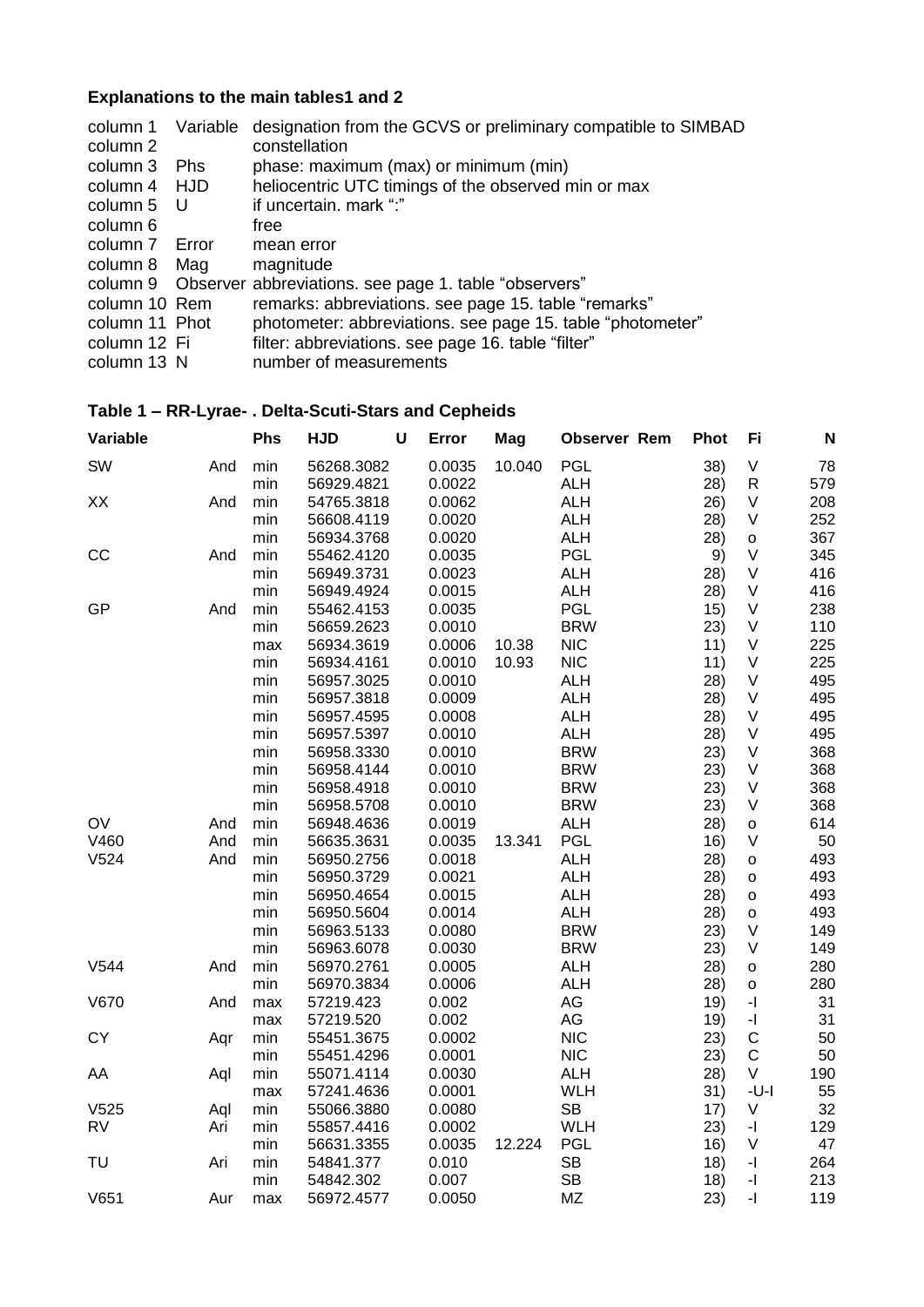| Variable  |            | Phs | <b>HJD</b>  | U | Error  | Mag    | <b>Observer Rem</b> |    | <b>Phot</b> | Fi                                          | N   |
|-----------|------------|-----|-------------|---|--------|--------|---------------------|----|-------------|---------------------------------------------|-----|
| V651      | Aur        | max | 57037.3129: |   | 0.0020 |        | MZ                  |    | 23)         | $\mathord{\text{-}} \mathord{\text{\rm l}}$ | 62  |
|           |            | max | 57040.4056  |   | 0.0016 |        | MZ                  |    | 23)         | $\mathord{\text{-}} \mathord{\text{\rm l}}$ | 88  |
| <b>RS</b> | <b>Boo</b> | min | 56782.4776  |   | 0.0013 |        | <b>ALH</b>          |    | 28)         | $\mathsf{o}\xspace$                         | 454 |
|           |            | min | 57170.3781  |   | 0.0014 |        | <b>ALH</b>          |    | 28)         | V                                           | 233 |
|           |            | max | 57170.4425  |   | 0.0009 |        | <b>ALH</b>          |    | 28)         | V                                           | 233 |
| UU        | <b>Boo</b> | max | 57101.6668  |   | 0.0002 |        | SCI                 |    | 22)         | o                                           | 56  |
|           |            | min | 57178.3774  |   | 0.0010 |        | <b>ALH</b>          |    | 28)         | $\vee$                                      | 282 |
|           |            | max | 57178.4345  |   | 0.0007 |        | <b>ALH</b>          |    | 28)         | V                                           | 282 |
| <b>VX</b> | <b>Boo</b> | max | 57080.5682  |   | 0.0012 |        | <b>WLH</b>          |    | 30)         | $-U-I$                                      | 105 |
| WZ        | <b>Boo</b> | min | 55703.5169  |   | 0.0028 |        | MZ                  |    | 23)         | $\mathbf{I}$                                | 82  |
|           |            | min | 55714.4861  |   | 0.0030 |        | MZ                  |    | 23)         | $\mathbf{I}$                                | 67  |
| YΖ        | <b>Boo</b> | min | 56448.3983  |   | 0.0011 |        | <b>ALH</b>          |    | 27)         | $\sf V$                                     | 590 |
|           |            | min | 56448.5036  |   | 0.0019 |        | <b>ALH</b>          |    | 27)         | V                                           | 295 |
|           |            | max | 57153.448   |   | 0.001  |        | AG                  |    | 19)         | $\mathbf{-} \Vert$                          | 32  |
|           |            | max | 57153.553   |   | 0.001  |        | AG                  |    | 19)         | $\mathbf{I}$                                | 32  |
| CQ        | <b>Boo</b> | min | 56783.3592  |   | 0.0039 |        | <b>ALH</b>          |    | 28)         | $\mathsf{o}\xspace$                         | 535 |
|           |            |     | 57154.3972  |   | 0.0014 |        | <b>ALH</b>          |    |             | V                                           | 352 |
|           |            | max |             |   |        |        |                     | 2) | 28)         |                                             |     |
|           |            | max | 57154.4314  |   | 0.0021 |        | <b>ALH</b>          | 3) | 28)         | $\sf V$                                     | 352 |
|           |            | min | 57181.4002  |   | 0.0021 |        | MZ                  |    | 23)         | $-1$                                        | 134 |
|           |            | max | 57181.4551  |   | 0.0011 |        | MZ                  | 2) | 23)         | $\mathbf{-}$                                | 134 |
|           |            | max | 57181.4986  |   | 0.0020 |        | ΜZ                  | 3) | 23)         | $\mathbf{I}$                                | 134 |
|           |            | max | 57183.4268  |   | 0.0012 |        | MZ                  | 2) | 23)         | $\mathbf{I}$                                | 111 |
|           |            | max | 57183.4659  |   | 0.0011 |        | MZ                  | 3) | 23)         | $\mathord{\text{-}} \mathord{\text{\rm l}}$ | 111 |
| <b>CU</b> | <b>Boo</b> | min | 54968.4021  |   | 0.0035 |        | <b>ALH</b>          |    | 28)         | $\circ$                                     | 209 |
|           |            | min | 54971.3631  |   | 0.0030 |        | <b>ALH</b>          |    | 28)         | $\circ$                                     | 253 |
| FT        | <b>Boo</b> | min | 56065.573   |   | 0.001  |        | AG                  |    | 19)         | $\mathbf{I}$                                | 36  |
| IQ        | <b>Boo</b> | min | 56811.4187  |   | 0.0016 |        | ΜZ                  |    | 23)         | $\mathord{\text{-}} \mathord{\text{\rm l}}$ | 118 |
|           |            | max | 57213.4681  |   | 0.0013 |        | MZ                  |    | 23)         | $\mathord{\text{-}} \mathord{\text{\rm l}}$ | 108 |
| V336      | <b>Boo</b> | min | 56799.4784  |   | 0.0018 |        | <b>ALH</b>          |    | 28)         | o                                           | 471 |
|           |            | min | 56799.5926  |   | 0.0019 |        | <b>ALH</b>          |    | 28)         | o                                           | 471 |
|           |            | min | 57135.4459  |   | 0.0024 | 12.38  | <b>NIC</b>          |    | 11)         | V                                           | 250 |
|           |            | max | 57135.4845  |   | 0.0006 | 11.98  | <b>NIC</b>          |    | 11)         | $\sf V$                                     | 250 |
|           |            | max | 57166.4194  |   | 0.0008 |        | <b>BRW</b>          |    | 23)         | $\sf V$                                     | 428 |
|           |            | min | 57166.4964  |   | 0.0020 |        | <b>BRW</b>          |    | 23)         | $\vee$                                      | 428 |
|           |            | max | 57166.5313  |   | 0.0001 |        | <b>BRW</b>          |    | 23)         | V                                           | 428 |
| UY        | Cam        | min | 55316.554   |   | 0.004  |        | AG                  |    | 19)         | $\mathbf{I}$                                | 48  |
|           |            | min | 55672.3695  |   | 0.0002 |        | RAT RCR             |    | 13)         | $-U-I$                                      | 104 |
| <b>RW</b> | Cnc        | min | 56754.3828  |   | 0.0035 | 12.197 | <b>PGL</b>          |    | 16)         | V                                           | 170 |
| SX        | Cnc        | min | 55263.270   |   | 0.002  |        | <b>SB</b>           |    |             | V                                           | 145 |
|           |            |     |             |   |        |        | <b>SB</b>           |    | 18)         |                                             |     |
|           |            | min | 55265.300   |   | 0.004  |        |                     |    | 18)         | V                                           | 109 |
|           |            | min | 55641.2853  |   | 0.0030 |        | <b>SB</b>           |    | 18)         | V                                           | 32  |
| ТT        | Cnc        | min | 54907.3301  |   | 0.0028 |        | <b>ALH</b>          |    | 28)         | $\sf V$                                     | 191 |
| VZ        | Cnc        | min | 53485.4924  |   | 0.0037 |        | PC                  |    | 32)         | $\mathord{\text{-}} \mathord{\text{\rm l}}$ | 60  |
| Al        | Cnc        | min | 56741.4614  |   | 0.0030 |        | MZ                  |    | 23)         | $\mathord{\text{-}} \mathord{\text{\rm l}}$ | 94  |
| AQ        | Cnc        | min | 56727.3860  |   | 0.0025 |        | <b>ALH</b>          |    | 28)         | R                                           | 416 |
|           |            | min | 57089.4079  |   | 0.0020 |        | <b>ALH</b>          |    | 28)         | $\mathsf{o}$                                | 405 |
|           |            | max | 57089.4836  |   | 0.0022 |        | <b>ALH</b>          |    | 28)         | $\mathsf{o}$                                | 405 |
| EF        | Cnc        | min | 53090.3177  |   | 0.0064 |        | PC                  |    | 32)         | -1                                          | 33  |
| LQ        | Cnc        | max | 57104.3648  |   | 0.0040 |        | ΜZ                  | 1) | 23)         | -1                                          | 120 |
| W         | CVn        | min | 56764.4410  |   | 0.0015 |        | <b>ALH</b>          |    | 28)         | R                                           | 759 |
| Ζ         | CVn        | min | 56737.4970  |   | 0.0020 |        | <b>ALH</b>          |    | 28)         | R                                           | 481 |
|           |            | max | 57102.3175  |   | 0.0002 |        | SCI                 |    | 22)         | $\mathsf{o}$                                | 31  |
| <b>RR</b> | CVn        | min | 56407.3638  |   | 0.0013 |        | MZ                  |    | 23)         | $\mathord{\text{-}} \mathord{\text{\rm l}}$ | 76  |
| RZ        | CVn        | min | 56746.3586  |   | 0.0020 |        | <b>ALH</b>          |    | 28)         | R                                           | 487 |
| VW        | CVn        | min | 53155.5292  |   | 0.0083 |        | PC                  |    | 32)         | $-IR$                                       | 42  |
|           |            | min | 53164.4531  |   | 0.0129 |        | PC                  |    | 32)         | $-1$                                        | 26  |
| FX        | CVn        | max | 57133.3470  |   | 0.0015 |        | MZ                  |    | 23)         | $\mathord{\text{-}} \mathord{\text{\rm l}}$ | 70  |
| QR        | Cas        | max | 57041.3018  |   | 0.0020 |        | ΜZ                  |    | 23)         | $\mathord{\text{-}} \mathord{\text{\rm l}}$ | 163 |
| V516      | Cas        | min | 56642.3617  |   | 0.0033 |        | MZ                  |    | 23)         | -U-I                                        | 191 |
|           |            |     |             |   |        |        |                     |    |             |                                             |     |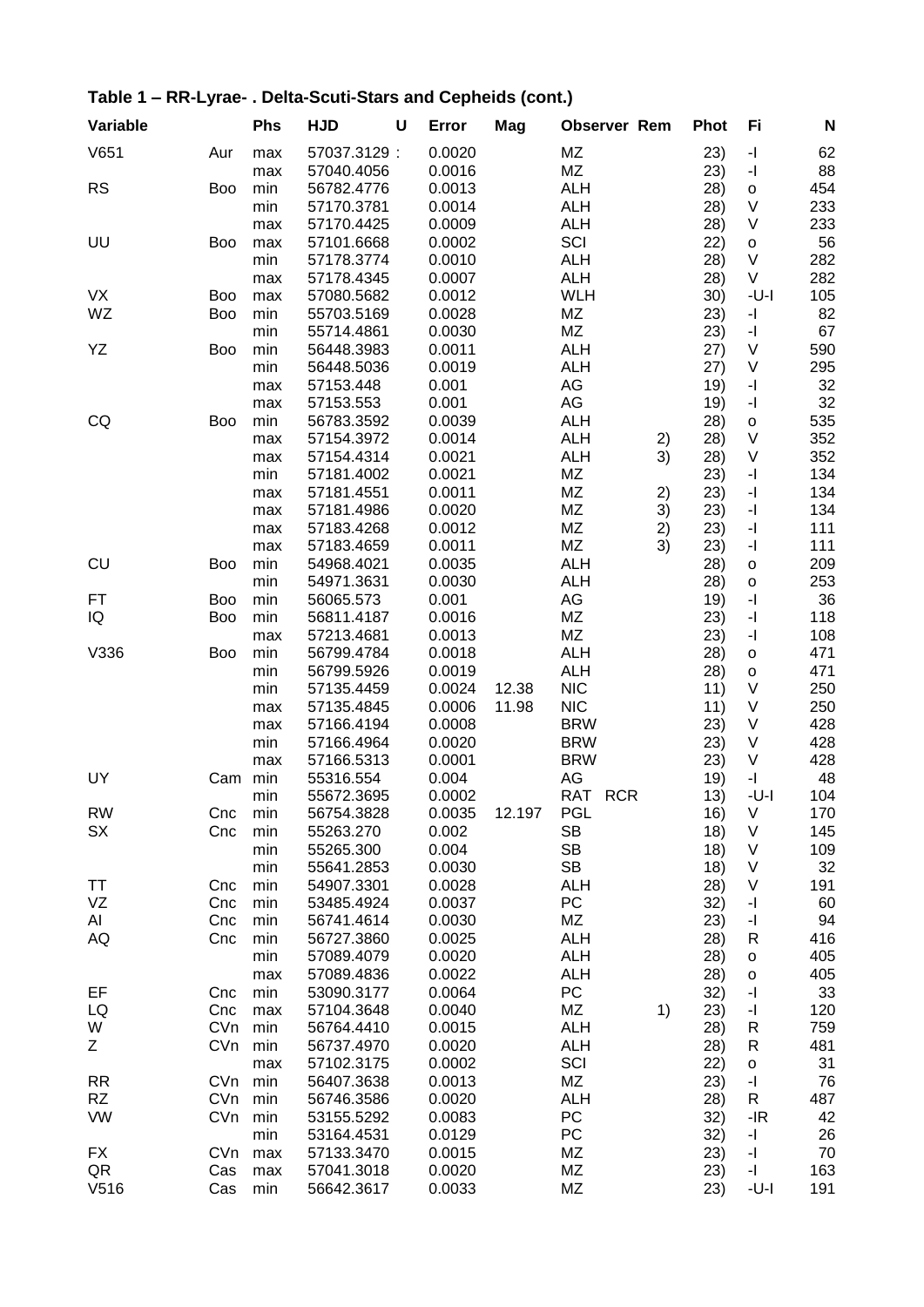| Variable  |     | <b>Phs</b> | <b>HJD</b>   | U | Error  | Mag    | <b>Observer Rem</b> |    | <b>Phot</b> | Fi                                          | N   |
|-----------|-----|------------|--------------|---|--------|--------|---------------------|----|-------------|---------------------------------------------|-----|
| V516      | Cas | min        | 56917.4342   |   | 0.0020 |        | MZ                  |    | 23)         | $-U-I$                                      | 112 |
| V845      | Cas | max        | 56221.3449   |   | 0.0013 |        | ΜZ                  |    | 23)         | $\overline{\phantom{a}}$                    | 155 |
|           |     | max        | 56225.3515   |   | 0.0030 |        | <b>MZ</b>           |    | 23)         | $\mathbf{-} \mathbf{I}$                     | 85  |
|           |     | max        | 56257.3083   |   | 0.0020 |        | <b>MZ</b>           |    | 23)         | $\mathbf{-} \mathbf{I}$                     | 132 |
|           |     | min        | 56596.3061   |   | 0.0019 |        | MZ                  |    | 23)         | $\mathbf{-} \mathbf{I}$                     | 100 |
|           |     | max        | 56640.3576   |   | 0.0016 |        | MZ                  |    | 23)         | $\overline{\phantom{a}}$                    | 145 |
|           |     | min        | 56875.4339   |   | 0.0050 |        | MZ                  |    | 23)         | $\overline{\phantom{a}}$                    | 126 |
|           |     | max        | 56875.5240   |   | 0.0010 |        | ΜZ                  |    | 23)         | $\mathbf{-} \mathbf{I}$                     | 126 |
|           |     | max        | 56903.4966   |   | 0.0010 |        | MZ                  |    | 23)         | $\mathbf{-} \mathbf{I}$                     | 82  |
|           |     | max        | 56915.4956   |   | 0.0013 |        | <b>MZ</b>           |    | 23)         | $\mathbf{-} \Vert$                          | 110 |
|           |     | max        | 56923.4830   |   | 0.0008 |        | ΜZ                  |    | 23)         | $\mathbf{-} \Vert$                          | 118 |
|           |     | min        | 56931.3868   |   | 0.0050 |        | ΜZ                  |    | 23)         | $\mathbf{-} \Vert$                          | 102 |
|           |     | max        | 56986.3064   |   | 0.0020 |        | MZ                  |    | 23)         | $\mathbf{-} \Vert$                          | 239 |
|           |     | max        | 57006.3111 : |   | 0.0035 |        | ΜZ                  |    | 23)         | $\mathbf{-} \Vert$                          | 153 |
|           |     | max        | 57067.3431   |   | 0.0014 |        | ΜZ                  |    | 23)         | $\mathbf{-} \Vert$                          | 114 |
| V871      | Cas | min        | 56585.364    |   | 0.002  |        | AG                  |    | 19)         | $\mathbf{-} \Vert$                          | 25  |
| RZ        | Cep | min        | 55072.4023   |   | 0.0042 |        | PGL                 |    | 9)          | V                                           | 361 |
|           |     | min        | 56541.4054   |   | 0.0024 |        | <b>ALH</b>          |    | 28)         | V                                           | 252 |
|           |     | min        | 56541.5008   |   | 0.0011 |        | <b>ALH</b>          | 2) | 28)         | $\sf V$                                     | 252 |
|           |     | max        | 57206.477    |   | 0.002  |        | AG                  |    | 19)         | $\mathord{\text{-}} \mathord{\text{\rm l}}$ | 34  |
| S         | Com | min        | 56736.4262   |   | 0.0030 |        | <b>ALH</b>          |    | 28)         | $\mathsf{R}$                                | 489 |
|           |     | min        | 57122.3946   |   | 0.0032 |        | <b>ALH</b>          |    | 28)         | $\sf V$                                     | 435 |
|           |     | max        | 57122.4806   |   | 0.0013 |        | <b>ALH</b>          |    | 28)         | V                                           | 435 |
| <b>RT</b> | Com | max        | 57169.4183   |   | 0.0010 |        | ΜZ                  |    | 23)         | -1                                          | 55  |
| <b>ST</b> | Com | max        | 57130.3919   |   | 0.0024 | 11.03  | <b>NIC</b>          |    | 11)         | V                                           | 400 |
| <b>BD</b> | Com | max        | 57099.4694   |   | 0.0008 |        | ΜZ                  |    | 23)         | $\mathbf{-} \Vert$                          | 100 |
| BQ        | Com | min        | 57127.3442   |   | 0.0030 |        | MZ                  |    | 23)         | $\mathbf{-} \Vert$                          | 135 |
|           |     | max        | 57127.3931   |   | 0.0010 |        | <b>MZ</b>           |    | 23)         | $\mathbf{-} \Vert$                          | 135 |
|           |     | min        | 57167.3779   |   | 0.0050 |        | <b>MZ</b>           |    | 23)         | $\mathbf{-} \Vert$                          | 85  |
|           |     | max        | 57167.4239   |   | 0.0014 |        | MZ                  |    | 23)         | $\mathbf{-} \Vert$                          | 85  |
| LY        | Com | max        | 57133.4560   |   | 0.0016 |        | MZ                  | 2) | 23)         | $\mathbf{-} \Vert$                          | 109 |
|           |     | max        | 57133.4915   |   | 0.0011 |        | ΜZ                  | 3) | 23)         | $\mathbf{-} \Vert$                          | 109 |
|           |     | max        | 57180.4117   |   | 0.0013 |        | MZ                  | 2) | 23)         | $\mathord{\text{-}} \mathord{\text{\rm l}}$ | 125 |
|           |     | max        | 57180.4530   |   | 0.0020 |        | <b>MZ</b>           | 3) | 23)         | $\overline{\phantom{a}}$                    | 125 |
|           |     | max        | 57185.4355   |   | 0.0014 |        | ΜZ                  | 2) | 23)         | $\mathbf{-} \Vert$                          | 99  |
|           |     | max        | 57185.4643   |   | 0.0020 |        | ΜZ                  | 3) | 23)         | -1                                          | 99  |
| <b>RV</b> | CrB | min        | 56814.4344   |   | 0.0025 |        | ALH                 |    | 28)         | V                                           | 511 |
|           |     | min        | 56814.5603   |   | 0.0011 |        | ALH                 |    | 28)         | V                                           | 511 |
| UY        | Cyg | max        | 57206.460    |   | 0.001  |        | AG                  |    | 19)         | -1                                          | 34  |
|           |     | max        | 57238.4247   |   | 0.0011 |        | <b>ALH</b>          |    | 28)         | V                                           | 558 |
| XX        |     | min        | 55396.4322   |   | 0.0020 |        | <b>ALH</b>          |    | 28)         | V                                           | 128 |
|           | Cyg | min        | 56159.5018   |   | 0.0016 |        | <b>NIC</b>          |    | 23)         | V                                           | 100 |
|           |     | min        | 56870.3729   |   | 0.0013 |        | <b>ALH</b>          |    | 28)         | R                                           | 388 |
|           |     | min        | 56870.5075   |   | 0.0013 |        | <b>ALH</b>          |    | 28)         | R                                           | 388 |
|           |     | min        | 56897.4824   |   | 0.0035 | 11.860 | <b>PGL</b>          |    | 16)         | V                                           | 159 |
| XZ        |     | min        | 56855.4432   |   | 0.0017 |        | <b>ALH</b>          |    | 28)         | V                                           | 615 |
|           | Cyg |            | 57199.392    |   | 0.001  |        | AG                  |    |             | -1                                          | 29  |
|           |     | max        | 57206.398    |   | 0.001  |        | AG                  |    | 19)<br>19)  | -1                                          | 34  |
|           |     | max        | 57225.5239   |   |        |        |                     |    |             |                                             |     |
|           |     | max        |              |   | 0.0016 |        | <b>ALH</b>          |    | 28)         | V                                           | 614 |
| DM        | Cyg | min        | 56507.4880   |   | 0.0015 |        | <b>ALH</b>          |    | (27)        | V                                           | 182 |
|           |     | min        | 57241.4121   |   | 0.0015 |        | <b>ALH</b>          |    | 28)         | V                                           | 327 |
|           |     | max        | 57241.4791   |   | 0.0009 |        | <b>ALH</b>          |    | 28)         | V                                           | 327 |
| KP        | Cyg | max        | 57204.4121   |   | 0.0011 |        | MZ                  |    | 23)         | $\mathord{\text{-}} \mathord{\text{\rm l}}$ | 145 |
| <b>NS</b> | Cyg | min        | 53227.382    |   | 0.000  |        | AG                  |    | 21)         | -1                                          | 20  |
|           |     | min        | 55830.4542   |   | 0.0010 |        | MZ                  |    | 23)         | -U-I                                        | 63  |
|           |     | min        | 55834.3101   |   | 0.0016 |        | MZ                  |    | 23)         | $-U-I$                                      | 60  |
|           |     | min        | 56540.3504   |   | 0.0013 |        | MZ                  |    | 23)         | -1                                          | 174 |
|           |     | min        | 56562.3699   |   | 0.0013 |        | MZ                  |    | 23)         | -1                                          | 148 |
| V789      | Cyg | min        | 56940.282    |   | 0.001  |        | AG                  |    | 19)         | -1                                          | 49  |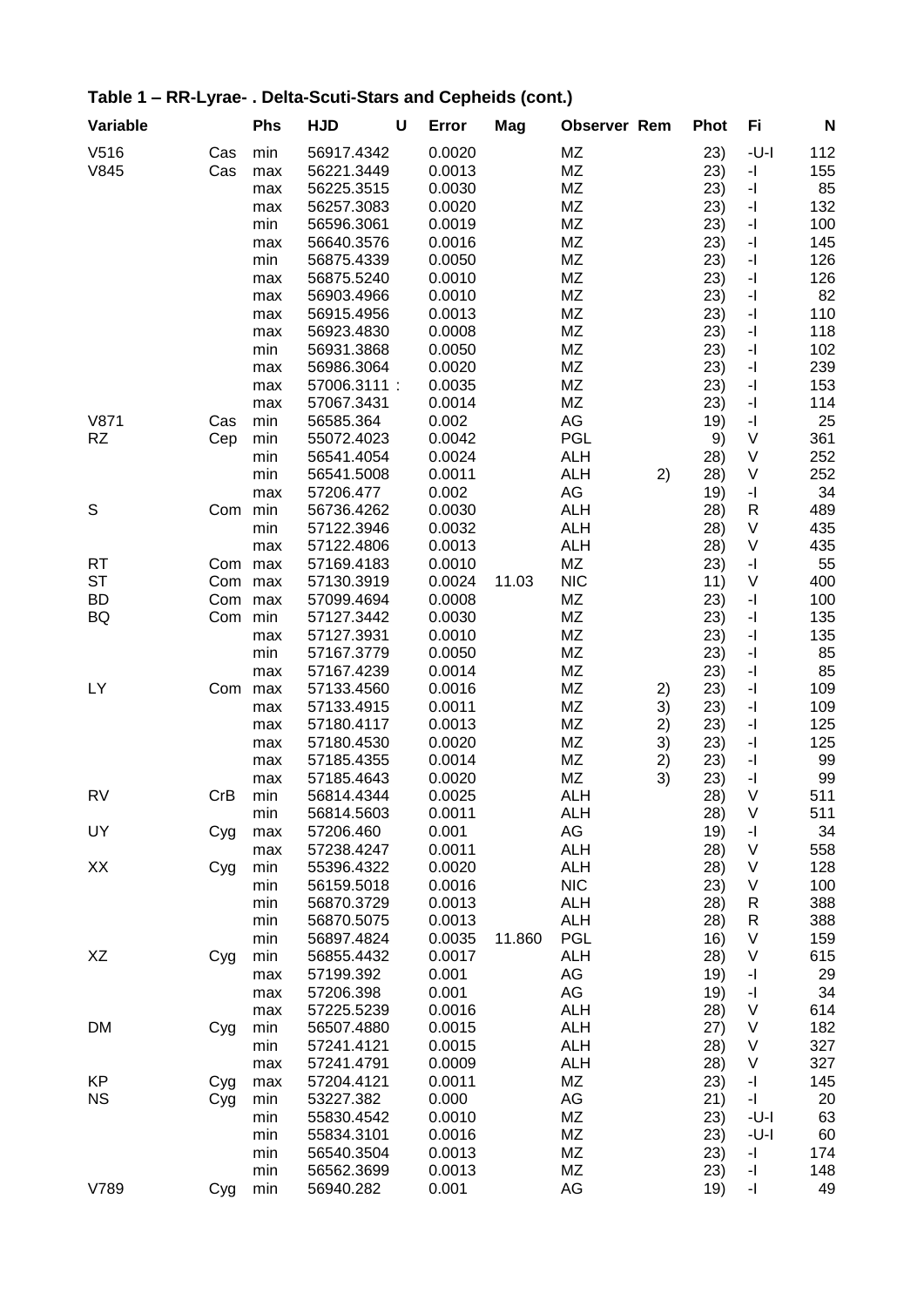| Variable  |         | <b>Phs</b> | <b>HJD</b>               | U | Error  | Mag    | <b>Observer Rem</b>      |    | <b>Phot</b> | Fi                                          | N          |
|-----------|---------|------------|--------------------------|---|--------|--------|--------------------------|----|-------------|---------------------------------------------|------------|
| V789      | Cyg     | min        | 56940.507                |   | 0.001  |        | AG                       |    | 19)         | $\overline{\phantom{a}}$                    | 49         |
|           |         | min        | 56943.416                |   | 0.002  |        | AG                       |    | 19)         | $\mathbf{I}$                                | 40         |
|           |         | min        | 56964.242                |   | 0.003  |        | AG                       |    | 19)         | $\mathbf{I}$                                | 105        |
|           |         | max        | 57214.4741               |   | 0.0002 |        | SCI                      |    | 22)         | $\mathsf{o}$                                | 63         |
|           |         | max        | 57225.4497               |   | 0.0003 |        | SCI                      |    | 22)         | $\mathsf{o}\xspace$                         | 63         |
| V798      | Cyg     | min        | 56940.442                |   | 0.001  |        | AG                       |    | 19)         | $\overline{\phantom{a}}$                    | 45         |
| V2367     | Cyg     | min        | 56903.434                |   | 0.003  |        | <b>BRW</b>               |    | 23)         | V                                           | 250        |
|           |         | min        | 56903.6120               |   | 0.0020 |        | <b>BRW</b>               |    | 23)         | $\vee$                                      | 250        |
|           |         | min        | 56904.4995               |   | 0.0050 |        | <b>BRW</b>               |    | 23)         | $\vee$                                      | 259        |
|           |         | min        | 57206.3844               |   | 0.0015 |        | <b>ALH</b>               |    | 28)         | $\vee$                                      | 460        |
|           |         | max        | 57206.4384               |   | 0.0008 |        | <b>ALH</b>               |    | 28)         | $\vee$                                      | 460        |
| V2455     | Cyg     | min        | 56530.3840               |   | 0.0014 | 9.068  | PGL                      |    | 16)         | $\vee$                                      | 226        |
|           |         | min        | 56862.3604               |   | 0.0012 |        | <b>ALH</b>               |    | 28)         | $\vee$                                      | 708        |
|           |         | min        | 56862.4561               |   | 0.0018 |        | <b>ALH</b>               |    | 28)         | $\vee$                                      | 708        |
|           |         | min        | 56862.5496               |   | 0.0010 |        | <b>ALH</b>               |    | 28)         | $\vee$                                      | 708        |
|           |         | min        | 56867.4522               |   | 0.0030 |        | <b>BRW</b>               |    | 23)         | $\vee$                                      | 153        |
|           |         | min        | 56867.5460               |   | 0.0030 |        | <b>BRW</b>               |    | 23)         | V                                           | 153        |
|           |         | min        | 56914.5593               |   | 0.0035 | 10.352 | <b>PGL</b>               |    | 16)         | B                                           | 149        |
|           |         | min        | 56914.5638               |   | 0.0035 | 9.478  | <b>PGL</b>               |    | 16)         | V                                           | 149        |
| BK        | Del     | min        | 55430.5000               |   | 0.0030 |        | <b>SB</b>                |    | 17)         | V                                           | 87         |
|           |         | min        | 55480.2550               |   | 0.0020 |        | <b>SB</b>                |    | 17)         | $\vee$                                      | 20         |
| <b>BV</b> | Del     | min        | 54709.3680               |   | 0.0020 |        | <b>SB</b>                |    | 17)         | $\overline{\phantom{a}}$                    | 224        |
| <b>CV</b> | Del     | max        | 57232.4083               |   | 0.0015 |        | MZ                       |    | 23)         | $\mathord{\text{-}} \mathord{\text{\rm l}}$ | 104        |
| DX        | Del     | min        | 56504.4903               |   | 0.0025 |        | <b>ALH</b>               |    | 27)         | $\mathsf{o}$                                | 588        |
|           |         | min        | 57256.3329               |   | 0.0029 |        | <b>ALH</b>               |    | 28)         | $\vee$                                      | 658        |
|           |         | max        | 57256.4232               |   | 0.0013 |        | <b>ALH</b>               |    | 28)         | $\vee$                                      | 658        |
| EL        | Del     | max        | 57210.4865               |   | 0.0019 |        | MZ                       | 2) | 23)         | $\mathbf{E}$                                | 55         |
| FF        | Del     | min        | 55836.2914               |   | 0.0020 |        | <b>SB</b>                |    | 17)         | V                                           | 16         |
| <b>RW</b> | Dra     | min        | 55459.3666               |   | 0.0025 |        | <b>ALH</b>               |    | 28)         | $\vee$                                      | 218        |
|           |         | min        | 56863.4443               |   | 0.0026 |        | <b>ALH</b>               |    | 28)         | o                                           | 410        |
| VZ        | Dra     | min        | 56493.5450               |   | 0.0047 |        | <b>ALH</b>               |    | (27)        | V                                           | 242        |
|           |         | min        | 56815.4082               |   | 0.0028 |        | <b>ALH</b>               |    | 28)         | $\vee$                                      | 348        |
|           |         | max        | 57131.4144               |   | 0.0003 |        | SCI                      |    | 22)         | $\mathsf{o}\xspace$                         | 98         |
|           |         |            | 57132.3756               |   | 0.0004 |        | SCI                      |    | 22)         | $\mathsf{o}\xspace$                         | 46         |
|           |         | max        | 57149.3898               |   | 0.0002 |        | SCI                      |    | 22)         | $\mathsf{o}\xspace$                         | 88         |
| XZ        | Dra     | max<br>min | 56489.5240               |   | 0.0016 |        | <b>ALH</b>               |    | 27)         | $\vee$                                      | 409        |
|           |         |            | 57237.5192               |   | 0.0015 |        | <b>ALH</b>               |    |             | $\vee$                                      | 737        |
|           |         | min        | 57237.6135               |   | 0.0010 |        | <b>ALH</b>               |    | 28)<br>28)  | $\vee$                                      | 737        |
| BK        | Dra     | max<br>min | 56498.4769               |   | 0.0014 |        | <b>ALH</b>               |    |             | V                                           | 547        |
|           |         |            |                          |   |        |        |                          |    | 27)         | V                                           |            |
|           |         | min        | 57247.3704<br>57247.4511 |   | 0.0017 |        | <b>ALH</b>               |    | 28)         | V                                           | 615        |
| DD        |         | max        | 56485.3714               |   | 0.0009 |        | <b>ALH</b><br><b>ALH</b> |    | 28)         | V                                           | 615<br>159 |
|           | Dra     | min        | 57214.3893               |   | 0.0021 |        | <b>ALH</b>               |    | 27)         | V                                           |            |
|           |         | min        |                          |   | 0.0022 |        |                          |    | 28)         | V                                           | 622        |
|           |         | max        | 57214.4855               |   | 0.0009 |        | <b>ALH</b><br><b>ALH</b> | 2) | 28)         |                                             | 622        |
|           |         | max        | 57214.5233               |   | 0.0014 |        |                          | 3) | 28)         | $\vee$                                      | 622        |
| LW        | Dra     | max        | 57208.3892               |   | 0.0008 |        | <b>ALH</b>               |    | 28)         | $\vee$                                      | 417        |
|           |         | max        | 57208.5072               |   | 0.0008 |        | <b>ALH</b>               |    | 28)         | $\vee$                                      | 417        |
|           |         | min        | 57208.5822               |   | 0.0014 |        | <b>ALH</b>               |    | 28)         | V                                           | 417        |
| SX        | For     | min        | 56155.4550               |   | 0.0002 |        | <b>WLH HUN</b>           |    | 24)         | -U-I                                        | 142        |
| DT        | Gem     | max        | 55968.4754               |   | 0.0040 |        | ΜZ                       |    | 23)         | $\mathbf{I}$                                | 163        |
|           |         | max        | 56003.3202               |   | 0.0030 |        | ΜZ                       |    | 23)         | $\mathbf{-}$                                | 128        |
|           |         | max        | 56014.3340:              |   | 0.0038 |        | ΜZ                       |    | 23)         | $\overline{\phantom{a}}$                    | 87         |
|           |         | max        | 56723.4201               |   | 0.0040 |        | ΜZ                       |    | 23)         | $\mathbf{-}$                                | 168        |
|           |         | max        | 56731.3845               |   | 0.0040 |        | ΜZ                       |    | 23)         | $\mathbf{-}$                                | 109        |
|           |         | max        | 57006.4387               |   | 0.0040 |        | MZ                       |    | 23)         | $\mathord{\text{-}} \mathord{\text{\rm l}}$ | 94         |
|           |         | max        | 57025.3705               |   | 0.0037 |        | MZ                       |    | 23)         | $\mathbf{I}$                                | 134        |
|           |         | max        | 57069.4020               |   | 0.0040 |        | ΜZ                       |    | 23)         | $\mathbf{I}$                                | 155        |
| V387      | Gem min |            | 56656.5154               |   | 0.0010 |        | MZ                       |    | 23)         | $\mathord{\text{-}} \mathord{\text{\rm l}}$ | 120        |
| V397      | Gem max |            | 57065.3136               |   | 0.0030 |        | MZ                       |    | 23)         | $\mathbf{-} \mathbf{I}$                     | 70         |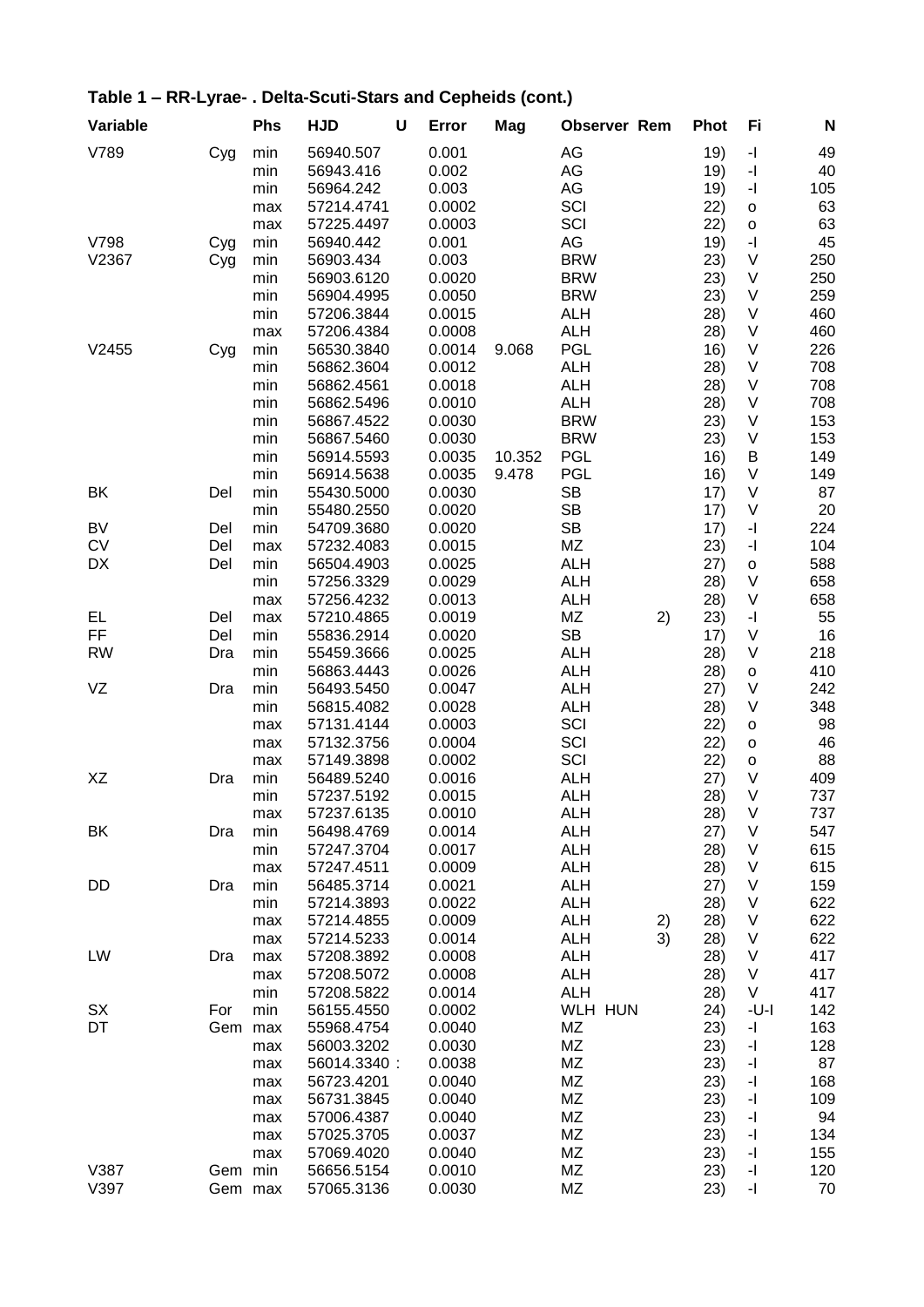| Variable  |     | <b>Phs</b> | <b>HJD</b> | U | Error  | Mag    | <b>Observer Rem</b>    | <b>Phot</b> | Fi                                          | N   |
|-----------|-----|------------|------------|---|--------|--------|------------------------|-------------|---------------------------------------------|-----|
| zeta      | Gem | min        | 55402.22   |   | 0.00   |        | <b>VLM</b>             | 34)         | V                                           |     |
| <b>TW</b> | Her | min        | 57205.4877 |   | 0.0020 |        | <b>BRW</b>             | 23)         | V                                           | 279 |
|           |     | max        | 57205.5334 |   | 0.0010 |        | <b>BRW</b>             | 23)         | $\sf V$                                     | 279 |
| VX        | Her | min        | 56816.3791 |   | 0.0012 |        | <b>ALH</b>             | 28)         | V                                           | 336 |
|           |     | max        | 57153.404  |   | 0.001  |        | AG                     | 19)         | -1                                          | 32  |
|           |     | min        | 57198.4251 |   | 0.0011 |        | <b>ALH</b>             | 28)         | V                                           | 466 |
|           |     | max        | 57198.4838 |   | 0.0012 |        | <b>ALH</b>             | 28)         | $\sf V$                                     | 466 |
| VZ        | Her | min        | 55775.4125 |   | 0.0049 |        | <b>PGL</b>             | 9)          | V                                           | 92  |
|           |     | min        | 56450.4893 |   | 0.0011 |        | <b>ALH</b>             | (27)        | $\sf V$                                     | 464 |
|           |     | min        | 57199.4381 |   | 0.0014 |        | <b>ALH</b>             | 28)         | $\sf V$                                     | 312 |
|           |     | max        | 57199.4946 |   | 0.0007 |        | <b>ALH</b>             | 28)         | $\vee$                                      | 312 |
|           |     | min        | 54650.4455 |   |        |        | <b>PGL</b>             |             |                                             | 320 |
| <b>AR</b> | Her |            |            |   | 0.0013 |        |                        | 9)          | $\mathsf{o}$                                |     |
|           |     | min        | 54673.4404 |   | 0.0007 |        | <b>PGL</b>             | 9)          | $\mathsf{o}$                                | 681 |
|           |     | min        | 54714.3646 |   | 0.0049 |        | PGL                    | 9)          | $\mathsf{o}$                                | 255 |
|           |     | min        | 54721.3467 |   | 0.0069 |        | <b>PGL</b>             | 9)          | $\circ$                                     | 645 |
|           |     | min        | 54746.3266 |   | 0.0069 |        | <b>PGL</b>             | 9)          | $\mathsf{o}$                                | 405 |
|           |     | min        | 55378.4354 |   | 0.0069 |        | <b>PGL</b>             | 9)          | $\vee$                                      | 477 |
|           |     | min        | 55394.4255 |   | 0.0035 |        | <b>PGL</b>             | 9)          | $\vee$                                      | 371 |
|           |     | min        | 56116.5157 |   | 0.0035 | 8.639  | <b>PGL</b>             | 9)          | $\vee$                                      | 357 |
|           |     | min        | 56131.3839 |   | 0.0035 | 11.383 | <b>PGL</b>             | 9)          | $\vee$                                      | 196 |
|           |     | min        | 56154.4353 |   | 0.0035 | 11.544 | <b>PGL</b>             | 15)         | $\vee$                                      | 260 |
|           |     | min        | 56796.4485 |   | 0.0018 |        | <b>ALH</b>             | 28)         | $\sf V$                                     | 609 |
|           |     | min        | 56842.4976 |   | 0.0069 | 11.541 | <b>PGL</b>             | 16)         | $\vee$                                      | 278 |
|           |     | min        | 56850.4574 |   | 0.0069 | 11.654 | <b>PGL</b>             | 16)         | $\vee$                                      | 478 |
|           |     | min        | 56873.5249 |   | 0.0069 | 11.516 | PGL                    | 16)         | $\sf V$                                     | 237 |
|           |     | min        | 56875.3824 |   | 0.0035 | 11.528 | <b>PGL</b>             | 16)         | $\vee$                                      | 190 |
|           |     | min        | 57203.4443 |   | 0.0043 |        | <b>ALH</b>             | 28)         | $\sf V$                                     | 297 |
|           |     | max        | 57203.5694 |   | 0.0017 |        | <b>ALH</b>             | 28)         | $\vee$                                      | 297 |
| DY        | Her | min        | 56797.4251 |   | 0.0017 |        | <b>ALH</b>             | 28)         | $\mathsf{o}$                                | 383 |
|           |     |            | 56797.5723 |   | 0.0013 |        | <b>ALH</b>             |             |                                             | 383 |
|           |     | min        |            |   |        |        |                        | 28)         | $\mathsf{o}$<br>$\vee$                      |     |
|           |     | min        | 56815.4111 |   | 0.0035 |        | <b>PGL</b>             | 16)         |                                             | 145 |
|           |     | max        | 57178.412  |   | 0.001  |        | AG                     | 19)         | $\mathord{\text{-}} \mathord{\text{\rm l}}$ | 31  |
| <b>LS</b> | Her | max        | 57153.419  |   | 0.001  |        | AG                     | 19)         | $\mathord{\text{-}} \mathord{\text{\rm l}}$ | 32  |
| V713      | Her | max        | 57128.379  |   | 0.002  |        | <b>MS</b><br><b>FR</b> | 33)         | $\mathsf{o}$                                | 29  |
| V1131     | Her | min        | 55861.2877 |   | 0.0030 |        | MZ                     | 22)         | $\mathord{\text{-}} \mathord{\text{\rm l}}$ | 119 |
| V1139     | Her | min        | 56858.4669 |   | 0.0020 |        | <b>BRW</b>             | 23)         | $\vee$                                      | 96  |
|           |     | min        | 56858.5376 |   | 0.0040 |        | <b>BRW</b>             | 23)         | $\vee$                                      | 96  |
|           |     | max        | 56917.3460 |   | 0.0013 | 12.34  | <b>NIC</b>             | 11)         | V                                           | 420 |
|           |     | min        | 56917.3871 |   | 0.0019 | 12.47  | <b>NIC</b>             | 11)         | $\sf V$                                     | 420 |
|           |     | max        | 56917.4172 |   | 0.0014 | 12.33  | <b>NIC</b>             | 11)         | V                                           | 420 |
|           |     | max        | 57177.3660 |   | 0.0009 |        | <b>ALH</b>             | 28)         | V                                           | 341 |
|           |     | min        | 57177.4048 |   | 0.0016 |        | <b>ALH</b>             | 28)         | V                                           | 341 |
|           |     | max        | 57177.4349 |   | 0.0008 |        | <b>ALH</b>             | 28)         | V                                           | 341 |
|           |     | min        | 57177.4747 |   | 0.0014 |        | <b>ALH</b>             | 28)         | V                                           | 341 |
|           |     | max        | 57177.5035 |   | 0.0010 |        | <b>ALH</b>             | 28)         | $\sf V$                                     | 341 |
| V1209     | Her | min        | 56820.4110 |   | 0.0020 |        | <b>BRW</b>             | 23)         | $\sf V$                                     | 84  |
|           |     | min        | 56820.4231 |   | 0.0020 |        | <b>BRW</b>             | 23)         | $\sf V$                                     | 84  |
|           |     | min        | 56824.4134 |   | 0.0020 |        | <b>BRW</b>             | 23)         | $\sf V$                                     | 93  |
|           |     | min        | 56824.4653 |   | 0.0030 |        | <b>BRW</b>             | 23)         | $\sf V$                                     | 93  |
|           |     | max        | 56834.4369 |   | 0.0010 |        | <b>BRW</b>             | 23)         | $\sf V$                                     | 77  |
|           |     |            | 56834.4911 |   | 0.0010 |        | <b>BRW</b>             | 23)         | $\sf V$                                     | 77  |
|           |     | max        |            |   |        |        |                        |             |                                             |     |
| UU        | Hya | max        | 57091.401  |   | 0.001  |        | AG                     | 19)         | V                                           | 49  |
| GL        | Hya | max        | 57093.3548 |   | 0.0010 |        | ΜZ                     | 23)         | -1                                          | 118 |
| CZ        | Lac | min        | 56520.5527 |   | 0.0017 |        | <b>ALH</b>             | 27)         | $\mathsf{o}$                                | 719 |
|           |     | min        | 57246.4659 |   | 0.0019 |        | <b>ALH</b>             | 28)         | $\sf V$                                     | 414 |
|           |     | max        | 57246.5653 |   | 0.0013 |        | <b>ALH</b>             | 28)         | V                                           | 414 |
| DE        | Lac | min        | 56877.5365 |   | 0.0021 |        | <b>ALH</b>             | 28)         | V                                           | 621 |
| <b>RR</b> | Leo | min        | 56723.4159 |   | 0.0014 |        | <b>ALH</b>             | 28)         | R                                           | 580 |
|           |     | min        | 57094.3876 |   | 0.0016 |        | <b>ALH</b>             | 28)         | V                                           | 456 |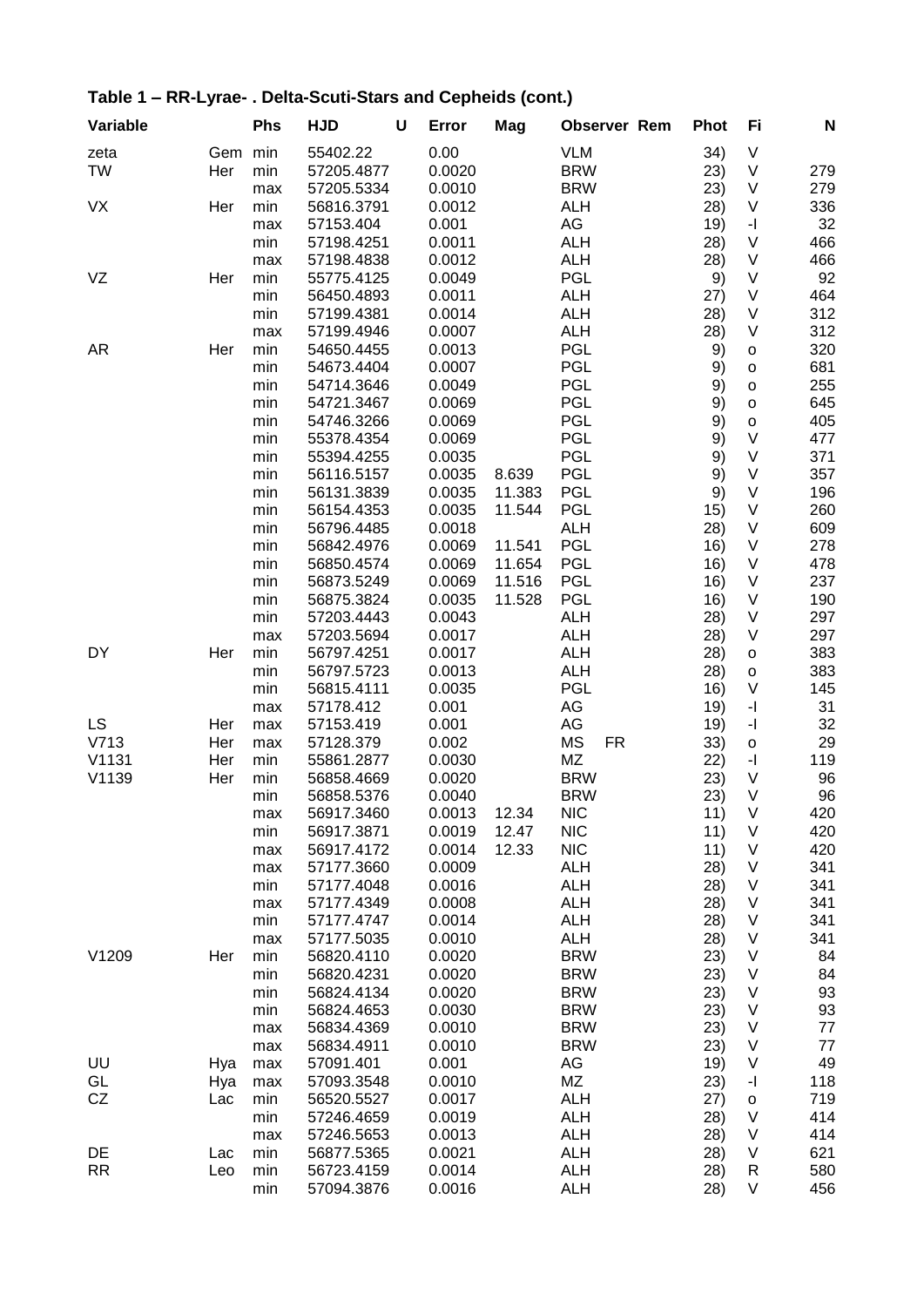| Variable  |     | <b>Phs</b> | <b>HJD</b> | U | Error  | Mag    | <b>Observer Rem</b> | <b>Phot</b> | Fi                                          | N    |
|-----------|-----|------------|------------|---|--------|--------|---------------------|-------------|---------------------------------------------|------|
| <b>RR</b> | Leo | max        | 57094.4467 |   | 0.0040 |        | <b>ALH</b>          | 28)         | V                                           | 456  |
| <b>CF</b> | Leo | max        | 57128.3679 |   | 0.0012 |        | MZ                  | 23)         | $\mathbf{I}$                                | 154  |
| DI        | Leo | max        | 57122.3587 |   | 0.0020 |        | ΜZ                  | 23)         | $\mathbf{I}$                                | 128  |
| IO        | Leo | max        | 57131.3671 |   | 0.0014 |        | ΜZ                  | 23)         | $\mathord{\text{-}} \mathord{\text{\rm l}}$ | 119  |
| <b>WY</b> | LMi | max        | 57132.4573 |   | 0.0020 |        | MZ                  | 23)         | $\mathord{\text{-}} \mathord{\text{\rm l}}$ | 85   |
| SZ        | Lyn | min        | 54869.3350 |   | 0.0028 |        | PGL                 | 9)          | $\mathsf{o}$                                | 696  |
|           |     | min        | 56002.4864 |   | 0.0021 | 9.642  | PGL                 | 9)          | V                                           | 253  |
|           |     | min        | 56712.3217 |   | 0.0011 |        | <b>ALH</b>          | 28)         | R                                           | 1012 |
|           |     | min        | 56712.4421 |   | 0.0012 |        | <b>ALH</b>          | 28)         | R                                           | 1012 |
|           |     | min        | 56712.5636 |   | 0.0011 |        | <b>ALH</b>          | 28)         | R                                           | 1012 |
|           |     | max        | 57066.3672 |   | 0.0035 | 9.124  | <b>PGL</b>          | 16)         | $\mathsf{o}$                                | 201  |
| TT        | Lyn | max        | 57101.523  |   | 0.005  |        | AG                  | 19)         | $\mathbf{I}$                                | 60   |
| <b>AN</b> | Lyn | min        | 53096.3593 |   | 0.0042 |        | PC                  | 32)         | $\mathbf{I}$                                | 24   |
|           |     | min        | 53410.5439 |   | 0.0042 |        | PC                  | 32)         | -1                                          | 27   |
|           |     | min        | 53451.4385 |   | 0.0040 |        | PC                  | 32)         | $\mathbf{I}$                                | 20   |
|           |     | min        | 53468.4304 |   | 0.0047 |        | PC                  | 32)         | $\mathbf{I}$                                | 22   |
|           |     | min        | 55311.3860 |   | 0.0021 |        | <b>PGL</b>          | 9)          | $\mathsf{o}$                                | 290  |
|           |     | min        | 56002.3634 |   | 0.0021 | 10.399 | PGL                 | 9)          | $\vee$                                      | 202  |
|           |     | min        | 56009.3396 |   | 0.0007 | 10.407 | PGL                 | 9)          | $\sf V$                                     | 224  |
|           |     | min        | 56010.3263 |   | 0.0007 | 10.394 | <b>PGL</b>          | 9)          | $\vee$                                      | 198  |
|           |     | min        | 56014.3531 |   | 0.0014 | 10.403 | <b>PGL</b>          |             | $\sf V$                                     | 243  |
|           |     |            |            |   | 0.0014 |        |                     | 9)          | $\sf V$                                     |      |
|           |     | min        | 56035.3836 |   |        | 10.393 | <b>PGL</b>          | 15)         | $\vee$                                      | 173  |
|           |     | min        | 56035.3844 |   | 0.0014 | 10.404 | <b>PGL</b>          | 9)          |                                             | 220  |
|           |     | min        | 56046.3898 |   | 0.0014 | 10.402 | PGL                 | 9)          | $\sf V$                                     | 290  |
|           |     | min        | 56046.3910 |   | 0.0014 |        | PGL                 | 9)          | $\sf V$                                     | 149  |
|           |     | min        | 56071.4513 |   | 0.0007 | 10.403 | <b>PGL</b>          | 9)          | $\sf V$                                     | 323  |
|           |     | min        | 56075.4819 |   | 0.0035 | 10.408 | <b>PGL</b>          | 9)          | $\sf V$                                     | 187  |
|           |     | min        | 56713.3950 |   | 0.0013 |        | <b>ALH</b>          | 28)         | R                                           | 723  |
|           |     | min        | 56713.4911 |   | 0.0013 |        | <b>ALH</b>          | 28)         | R                                           | 723  |
|           |     | min        | 56713.5908 |   | 0.0012 |        | <b>ALH</b>          | 28)         | $\mathsf R$                                 | 723  |
|           |     | min        | 56734.5206 |   | 0.0035 | 10.409 | <b>PGL</b>          | 16)         | $\sf V$                                     | 128  |
|           |     | min        | 57093.3239 |   | 0.0010 |        | <b>BRW</b>          | 23)         | V                                           | 110  |
|           |     | max        | 57093.3729 |   | 0.0040 |        | <b>BRW</b>          | 23)         | $\sf V$                                     | 110  |
|           |     | max        | 57101.434  |   | 0.002  |        | AG                  | 19)         | $\overline{\phantom{a}}$                    | 60   |
|           |     | max        | 57101.528  |   | 0.002  |        | AG                  | 19)         | $\mathbf{I}$                                | 60   |
|           |     | max        | 57101.628  |   | 0.002  |        | AG                  | 19)         | $\mathbf{I}$                                | 60   |
| BE        | Lyn | min        | 54871.3558 |   | 0.0049 |        | <b>PGL</b>          | 9)          | $\mathsf{o}$                                | 590  |
|           |     | min        | 55306.4166 |   | 0.0021 |        | <b>PGL</b>          | 9)          | o                                           | 707  |
|           |     | min        | 56046.4314 |   | 0.0035 | 8.585  | <b>PGL</b>          | 15)         | $\sf V$                                     | 383  |
|           |     | min        | 57091.4104 |   | 0.0010 |        | <b>BRW</b>          | 23)         | V                                           | 115  |
|           |     | max        | 57091.4391 |   | 0.0010 |        | <b>BRW</b>          | 23)         | V                                           | 115  |
|           |     | max        | 57115.3141 |   | 0.0020 |        | <b>BRW</b>          | 23)         | V                                           | 159  |
|           |     | min        | 57115.3737 |   | 0.0020 |        | <b>BRW</b>          | 23)         | V                                           | 159  |
|           |     | max        | 57115.4088 |   | 0.0010 |        | <b>BRW</b>          | 23)         | V                                           | 159  |
|           |     | min        | 57121.3163 |   | 0.0040 |        | <b>BRW</b>          | 23)         | V                                           | 248  |
|           |     | max        | 57121.3529 |   | 0.0020 |        | <b>BRW</b>          | 23)         | $\sf V$                                     | 248  |
|           |     | min        | 57121.4144 |   | 0.0030 |        | <b>BRW</b>          | 23)         | $\sf V$                                     | 248  |
|           |     | max        | 57121.4466 |   | 0.0020 |        | <b>BRW</b>          | 23)         | V                                           | 248  |
| FF        | Lyn | max        | 57101.347  |   | 0.002  |        | AG                  | 19)         | -1                                          | 31   |
| RR        | Lyr | min        | 56854.3869 |   | 0.0017 |        | <b>ALH</b>          | 28)         | V                                           | 935  |
| RZ        | Lyr | min        | 56830.3879 |   | 0.0021 |        | <b>ALH</b>          | 28)         | R                                           | 318  |
|           |     | min        | 57218.4078 |   | 0.0019 |        | <b>ALH</b>          | 28)         | V                                           | 336  |
|           |     | max        | 57218.4746 |   | 0.0009 |        | <b>ALH</b>          | 28)         | V                                           | 336  |
| ZΖ        | Lyr | min        | 55836.3166 |   | 0.0020 |        | ΜZ                  | 22)         | -1                                          | 119  |
|           |     | min        | 56223.2842 |   | 0.0024 |        | MZ                  | 23)         | $-U-I$                                      | 59   |
|           |     | min        | 56495.4232 |   | 0.0022 |        | MZ                  | 23)         | -1                                          | 71   |
|           |     | min        | 56861.4013 |   | 0.0010 |        | MZ                  | 23)         | $\overline{\phantom{a}}$                    | 70   |
|           |     | max        | 57189.4514 |   | 0.0013 |        | ΜZ                  | 23)         | $\mathord{\text{-}} \mathord{\text{\rm l}}$ | 111  |
| BQ        | Lyr | min        | 55739.4639 |   | 0.0040 |        | MZ                  | 22)         | $\mathbf{-} \mathbf{I}$                     | 141  |
|           |     |            |            |   |        |        |                     |             |                                             |      |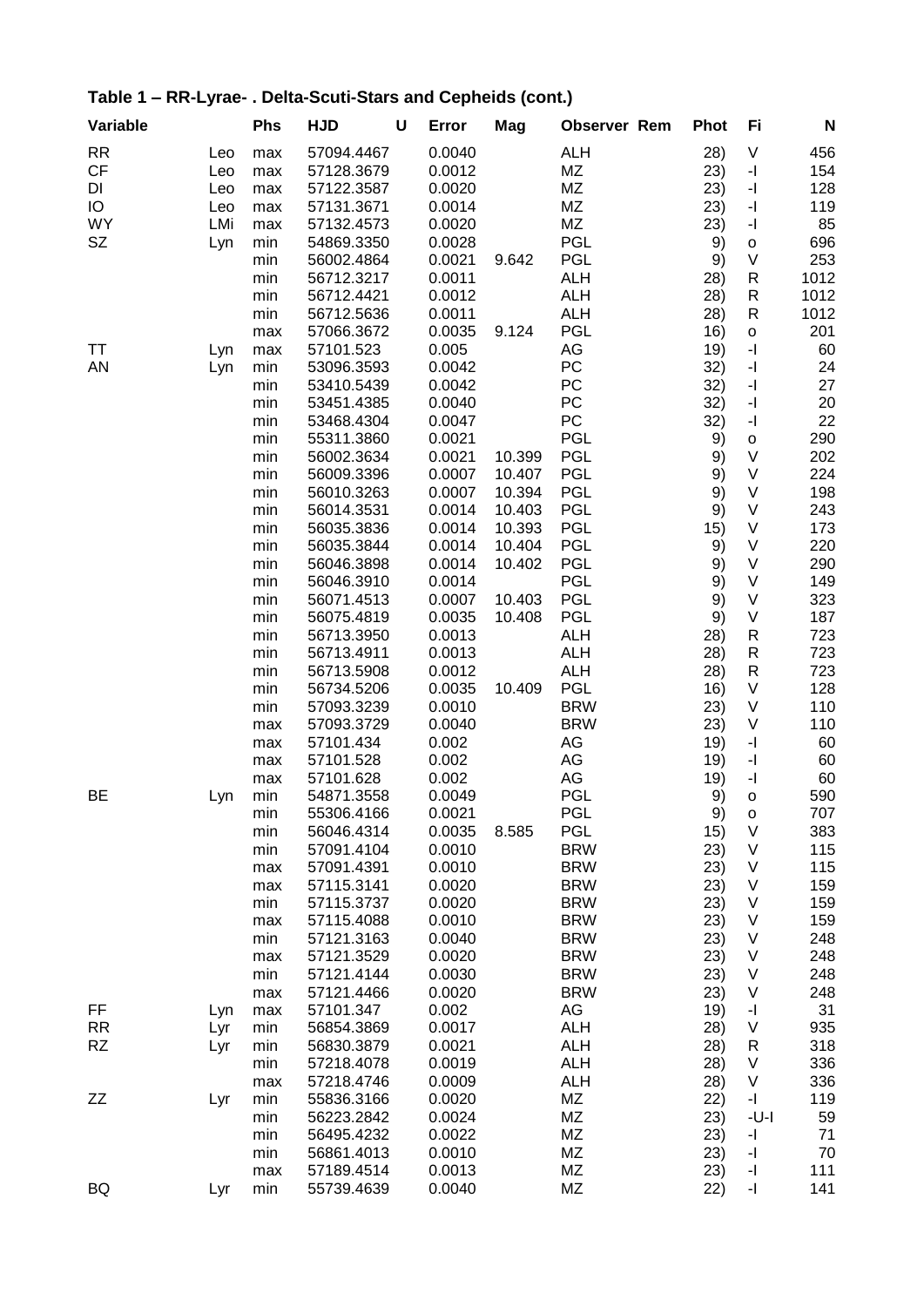| BQ<br>0.0014<br><b>MZ</b><br>$\mathbf{-} \Vert$<br>59<br>57210.4301<br>23)<br>Lyr<br>max<br>MZ<br>$\mathbf{-} \Vert$<br>152<br>57247.3991<br>0.0014<br>23)<br>max<br><b>MZ</b><br>0.0011<br>$\mathord{\text{-}} \mathord{\text{\rm l}}$<br>117<br>57257.3995<br>23)<br>max<br>0.0014<br><b>ALH</b><br>V<br>324<br><b>CN</b><br>57205.4760<br>28)<br>Lyr<br>max<br>$\overline{\phantom{a}}$<br>MZ<br>75<br>DD<br>57221.4292<br>0.0008<br>23)<br>Lyr<br>max<br>$\overline{\phantom{a}}$<br>DH<br>0.0015<br>MZ<br>94<br>57205.4041<br>23)<br>Lyr<br>max<br>EX<br>0.0010<br>MZ<br>169<br>56166.4713<br>23)<br>-U-I<br>min<br>Lyr<br>MZ<br>83<br>56180.4577<br>0.0008<br>23)<br>-U-I<br>min<br>0.0019<br>317<br>EZ<br>min<br>57213.4163<br><b>ALH</b><br>28)<br>V<br>Lyr<br>317<br>57213.4883<br>0.0008<br><b>ALH</b><br>28)<br>V<br>max<br>IO<br>55083.3842<br>0.0030<br><b>ALH</b><br>28)<br>V<br>255<br>min<br>Lyr<br>314<br>56475.4860<br>0.0015<br>ALH<br>(27)<br>V<br>min<br>0.0030<br>MZ<br>119<br>LQ<br>57233.4320<br>23)<br>-1<br>max<br>Lyr<br>V593<br><b>BRW</b><br>127<br>min<br>56890.5767<br>0.0020<br>V<br>23)<br>Lyr<br>321<br>0.0013<br><b>ALH</b><br>V<br>min<br>57204.3794<br>28)<br>321<br>57204.4111<br>0.0005<br><b>ALH</b><br>V<br>28)<br>max<br>0.0010<br><b>ALH</b><br>V<br>321<br>min<br>57204.4809<br>28)<br>$\sf V$<br>321<br>57204.5132<br>0.0005<br><b>ALH</b><br>28)<br>max<br>321<br>0.0010<br><b>ALH</b><br>$\sf V$<br>min<br>57204.5846<br>28)<br>0.0020<br><b>BRW</b><br>$\sf V$<br>min<br>57215.4175<br>23)<br>190<br>0.0010<br><b>BRW</b><br>$\sf V$<br>190<br>57215.4481<br>23)<br>max<br>0.0010<br><b>BRW</b><br>363<br>57227.4007<br>23)<br>V<br>max<br>V<br>57227.4672<br>0.0020<br><b>BRW</b><br>23)<br>363<br>min<br>V<br>363<br>57227.5013<br>0.0010<br><b>BRW</b><br>23)<br>max<br><b>UW</b><br>Mon<br>57078.3769<br>0.0008<br>ΜZ<br>23)<br>-1<br>72<br>max<br>MZ<br>$\mathbf{-} \Vert$<br>102<br>57099.3419<br>0.0008<br>4)<br>23)<br>max<br>min<br>0.0020<br>SB<br>16<br><b>GM</b><br>Mon<br>55591.2655<br>18)<br>$\mathsf{o}$<br>0.0030<br><b>SB</b><br>68<br>min<br>55599.2490<br>18)<br>$\mathsf{o}$<br><b>SB</b><br>V<br>68<br>min<br>55601.2448<br>0.0020<br>18)<br>VV<br>0.0042<br>$\sf V$<br>min<br>54759.4224<br>ALH<br>26)<br>161<br>Peg<br>0.0035<br><b>PGL</b><br>$\sf V$<br>min<br>56211.4894<br>60<br>16)<br>726<br>min<br>0.0014<br><b>ALH</b><br>28)<br>56928.3646<br>$\mathsf{o}$<br>0.0010<br>353<br>AV<br>min<br><b>ALH</b><br>27)<br>V<br>Peg<br>56522.5384<br>0.0014<br><b>PGL</b><br>363<br>BG<br>Peg<br>min<br>55835.4323<br>V<br>8)<br>9)<br><b>PGL</b><br>V<br>363<br>55835.4500<br>0.0014<br>8)<br>9)<br>max<br>V<br>55896.3294<br>0.0042<br><b>PGL</b><br>296<br>8)<br>9)<br>max<br>PGL<br>9)<br>V<br>296<br>55896.3492<br>0.0042<br>8)<br>min<br><b>PGL</b><br>V<br>174<br>0.0021<br>9)<br>55941.2287<br>8)<br>max<br><b>PGL</b><br>V<br>min<br>0.0021<br>8)<br>9)<br>174<br>55941.2471<br>0.0021<br><b>PGL</b><br>V<br>209<br>55941.2698<br>8)<br>9)<br>max<br>V<br>0.0021<br><b>PGL</b><br>209<br>min<br>55941.2863<br>8)<br>9)<br><b>PGL</b><br>V<br>55951.2879<br>0.0056<br>116<br>8)<br>9)<br>max<br><b>PGL</b><br>V<br>116<br>55951.2879<br>0.0056<br>8)<br>9)<br>max<br>0.0035<br><b>PGL</b><br>$\sf V$<br>116<br>55951.3102<br>8)<br>9)<br>min<br><b>PGL</b><br>0.0035<br>8)<br>V<br>116<br>min<br>55951.3102<br>9)<br><b>PGL</b><br>55952.3105<br>0.0104<br>8)<br>V<br>156<br>9)<br>max<br>V<br>55952.3105<br>0.0104<br><b>PGL</b><br>8)<br>9)<br>156<br>max<br>V<br>0.0035<br><b>PGL</b><br>8)<br>187<br>55957.2409<br>9)<br>max<br><b>PGL</b><br>187<br>0.0035<br>8)<br>V<br>min<br>55957.2595<br>9)<br><b>PGL</b><br>0.0035<br>187<br>55957.2793<br>8)<br>9)<br>V<br>max<br><b>PGL</b><br>V<br>185<br>56132.4730<br>0.0035<br>11.296<br>8)<br>9)<br>max<br>0.0035<br><b>PGL</b><br>V<br>185<br>56132.5136<br>11.296<br>8)<br>9)<br>max<br>V<br>0.0035<br><b>PGL</b><br>312<br>56151.4662<br>8)<br>9)<br>max<br>0.0035<br><b>PGL</b><br>V<br>131<br>56154.3937<br>8)<br>9)<br>max<br>0.0035<br><b>PGL</b><br>V<br>131<br>56154.4324<br>8)<br>9)<br>max<br><b>PGL</b><br>0.0035<br>$\sf V$<br>64<br>56157.3707<br>8)<br>9)<br>max<br>0.0035<br><b>PGL</b><br>239<br>min<br>8)<br>V<br>56178.4156<br>11.388<br>9)<br>0.0035<br><b>PGL</b><br>239<br>56178.4346<br>11.341<br>8)<br>V<br>9)<br>max | Variable | <b>Phs</b> | <b>HJD</b> | U | Error  | Mag    | <b>Observer Rem</b> |    | <b>Phot</b> | Fi | N   |
|--------------------------------------------------------------------------------------------------------------------------------------------------------------------------------------------------------------------------------------------------------------------------------------------------------------------------------------------------------------------------------------------------------------------------------------------------------------------------------------------------------------------------------------------------------------------------------------------------------------------------------------------------------------------------------------------------------------------------------------------------------------------------------------------------------------------------------------------------------------------------------------------------------------------------------------------------------------------------------------------------------------------------------------------------------------------------------------------------------------------------------------------------------------------------------------------------------------------------------------------------------------------------------------------------------------------------------------------------------------------------------------------------------------------------------------------------------------------------------------------------------------------------------------------------------------------------------------------------------------------------------------------------------------------------------------------------------------------------------------------------------------------------------------------------------------------------------------------------------------------------------------------------------------------------------------------------------------------------------------------------------------------------------------------------------------------------------------------------------------------------------------------------------------------------------------------------------------------------------------------------------------------------------------------------------------------------------------------------------------------------------------------------------------------------------------------------------------------------------------------------------------------------------------------------------------------------------------------------------------------------------------------------------------------------------------------------------------------------------------------------------------------------------------------------------------------------------------------------------------------------------------------------------------------------------------------------------------------------------------------------------------------------------------------------------------------------------------------------------------------------------------------------------------------------------------------------------------------------------------------------------------------------------------------------------------------------------------------------------------------------------------------------------------------------------------------------------------------------------------------------------------------------------------------------------------------------------------------------------------------------------------------------------------------------------------------------------------------------------------------------------------------------------------------------------------------------------------------------------------------------------------------------------------------------------------------------------------------------------------------------------------------------------------------------------------------------------------------------------------------------------------------------------------------------------------------------------------------------------------------------------------------------------------------------------------------------------------------------------------------------------|----------|------------|------------|---|--------|--------|---------------------|----|-------------|----|-----|
|                                                                                                                                                                                                                                                                                                                                                                                                                                                                                                                                                                                                                                                                                                                                                                                                                                                                                                                                                                                                                                                                                                                                                                                                                                                                                                                                                                                                                                                                                                                                                                                                                                                                                                                                                                                                                                                                                                                                                                                                                                                                                                                                                                                                                                                                                                                                                                                                                                                                                                                                                                                                                                                                                                                                                                                                                                                                                                                                                                                                                                                                                                                                                                                                                                                                                                                                                                                                                                                                                                                                                                                                                                                                                                                                                                                                                                                                                                                                                                                                                                                                                                                                                                                                                                                                                                                                                                                |          |            |            |   |        |        |                     |    |             |    |     |
|                                                                                                                                                                                                                                                                                                                                                                                                                                                                                                                                                                                                                                                                                                                                                                                                                                                                                                                                                                                                                                                                                                                                                                                                                                                                                                                                                                                                                                                                                                                                                                                                                                                                                                                                                                                                                                                                                                                                                                                                                                                                                                                                                                                                                                                                                                                                                                                                                                                                                                                                                                                                                                                                                                                                                                                                                                                                                                                                                                                                                                                                                                                                                                                                                                                                                                                                                                                                                                                                                                                                                                                                                                                                                                                                                                                                                                                                                                                                                                                                                                                                                                                                                                                                                                                                                                                                                                                |          |            |            |   |        |        |                     |    |             |    |     |
|                                                                                                                                                                                                                                                                                                                                                                                                                                                                                                                                                                                                                                                                                                                                                                                                                                                                                                                                                                                                                                                                                                                                                                                                                                                                                                                                                                                                                                                                                                                                                                                                                                                                                                                                                                                                                                                                                                                                                                                                                                                                                                                                                                                                                                                                                                                                                                                                                                                                                                                                                                                                                                                                                                                                                                                                                                                                                                                                                                                                                                                                                                                                                                                                                                                                                                                                                                                                                                                                                                                                                                                                                                                                                                                                                                                                                                                                                                                                                                                                                                                                                                                                                                                                                                                                                                                                                                                |          |            |            |   |        |        |                     |    |             |    |     |
|                                                                                                                                                                                                                                                                                                                                                                                                                                                                                                                                                                                                                                                                                                                                                                                                                                                                                                                                                                                                                                                                                                                                                                                                                                                                                                                                                                                                                                                                                                                                                                                                                                                                                                                                                                                                                                                                                                                                                                                                                                                                                                                                                                                                                                                                                                                                                                                                                                                                                                                                                                                                                                                                                                                                                                                                                                                                                                                                                                                                                                                                                                                                                                                                                                                                                                                                                                                                                                                                                                                                                                                                                                                                                                                                                                                                                                                                                                                                                                                                                                                                                                                                                                                                                                                                                                                                                                                |          |            |            |   |        |        |                     |    |             |    |     |
|                                                                                                                                                                                                                                                                                                                                                                                                                                                                                                                                                                                                                                                                                                                                                                                                                                                                                                                                                                                                                                                                                                                                                                                                                                                                                                                                                                                                                                                                                                                                                                                                                                                                                                                                                                                                                                                                                                                                                                                                                                                                                                                                                                                                                                                                                                                                                                                                                                                                                                                                                                                                                                                                                                                                                                                                                                                                                                                                                                                                                                                                                                                                                                                                                                                                                                                                                                                                                                                                                                                                                                                                                                                                                                                                                                                                                                                                                                                                                                                                                                                                                                                                                                                                                                                                                                                                                                                |          |            |            |   |        |        |                     |    |             |    |     |
|                                                                                                                                                                                                                                                                                                                                                                                                                                                                                                                                                                                                                                                                                                                                                                                                                                                                                                                                                                                                                                                                                                                                                                                                                                                                                                                                                                                                                                                                                                                                                                                                                                                                                                                                                                                                                                                                                                                                                                                                                                                                                                                                                                                                                                                                                                                                                                                                                                                                                                                                                                                                                                                                                                                                                                                                                                                                                                                                                                                                                                                                                                                                                                                                                                                                                                                                                                                                                                                                                                                                                                                                                                                                                                                                                                                                                                                                                                                                                                                                                                                                                                                                                                                                                                                                                                                                                                                |          |            |            |   |        |        |                     |    |             |    |     |
|                                                                                                                                                                                                                                                                                                                                                                                                                                                                                                                                                                                                                                                                                                                                                                                                                                                                                                                                                                                                                                                                                                                                                                                                                                                                                                                                                                                                                                                                                                                                                                                                                                                                                                                                                                                                                                                                                                                                                                                                                                                                                                                                                                                                                                                                                                                                                                                                                                                                                                                                                                                                                                                                                                                                                                                                                                                                                                                                                                                                                                                                                                                                                                                                                                                                                                                                                                                                                                                                                                                                                                                                                                                                                                                                                                                                                                                                                                                                                                                                                                                                                                                                                                                                                                                                                                                                                                                |          |            |            |   |        |        |                     |    |             |    |     |
|                                                                                                                                                                                                                                                                                                                                                                                                                                                                                                                                                                                                                                                                                                                                                                                                                                                                                                                                                                                                                                                                                                                                                                                                                                                                                                                                                                                                                                                                                                                                                                                                                                                                                                                                                                                                                                                                                                                                                                                                                                                                                                                                                                                                                                                                                                                                                                                                                                                                                                                                                                                                                                                                                                                                                                                                                                                                                                                                                                                                                                                                                                                                                                                                                                                                                                                                                                                                                                                                                                                                                                                                                                                                                                                                                                                                                                                                                                                                                                                                                                                                                                                                                                                                                                                                                                                                                                                |          |            |            |   |        |        |                     |    |             |    |     |
|                                                                                                                                                                                                                                                                                                                                                                                                                                                                                                                                                                                                                                                                                                                                                                                                                                                                                                                                                                                                                                                                                                                                                                                                                                                                                                                                                                                                                                                                                                                                                                                                                                                                                                                                                                                                                                                                                                                                                                                                                                                                                                                                                                                                                                                                                                                                                                                                                                                                                                                                                                                                                                                                                                                                                                                                                                                                                                                                                                                                                                                                                                                                                                                                                                                                                                                                                                                                                                                                                                                                                                                                                                                                                                                                                                                                                                                                                                                                                                                                                                                                                                                                                                                                                                                                                                                                                                                |          |            |            |   |        |        |                     |    |             |    |     |
|                                                                                                                                                                                                                                                                                                                                                                                                                                                                                                                                                                                                                                                                                                                                                                                                                                                                                                                                                                                                                                                                                                                                                                                                                                                                                                                                                                                                                                                                                                                                                                                                                                                                                                                                                                                                                                                                                                                                                                                                                                                                                                                                                                                                                                                                                                                                                                                                                                                                                                                                                                                                                                                                                                                                                                                                                                                                                                                                                                                                                                                                                                                                                                                                                                                                                                                                                                                                                                                                                                                                                                                                                                                                                                                                                                                                                                                                                                                                                                                                                                                                                                                                                                                                                                                                                                                                                                                |          |            |            |   |        |        |                     |    |             |    |     |
|                                                                                                                                                                                                                                                                                                                                                                                                                                                                                                                                                                                                                                                                                                                                                                                                                                                                                                                                                                                                                                                                                                                                                                                                                                                                                                                                                                                                                                                                                                                                                                                                                                                                                                                                                                                                                                                                                                                                                                                                                                                                                                                                                                                                                                                                                                                                                                                                                                                                                                                                                                                                                                                                                                                                                                                                                                                                                                                                                                                                                                                                                                                                                                                                                                                                                                                                                                                                                                                                                                                                                                                                                                                                                                                                                                                                                                                                                                                                                                                                                                                                                                                                                                                                                                                                                                                                                                                |          |            |            |   |        |        |                     |    |             |    |     |
|                                                                                                                                                                                                                                                                                                                                                                                                                                                                                                                                                                                                                                                                                                                                                                                                                                                                                                                                                                                                                                                                                                                                                                                                                                                                                                                                                                                                                                                                                                                                                                                                                                                                                                                                                                                                                                                                                                                                                                                                                                                                                                                                                                                                                                                                                                                                                                                                                                                                                                                                                                                                                                                                                                                                                                                                                                                                                                                                                                                                                                                                                                                                                                                                                                                                                                                                                                                                                                                                                                                                                                                                                                                                                                                                                                                                                                                                                                                                                                                                                                                                                                                                                                                                                                                                                                                                                                                |          |            |            |   |        |        |                     |    |             |    |     |
|                                                                                                                                                                                                                                                                                                                                                                                                                                                                                                                                                                                                                                                                                                                                                                                                                                                                                                                                                                                                                                                                                                                                                                                                                                                                                                                                                                                                                                                                                                                                                                                                                                                                                                                                                                                                                                                                                                                                                                                                                                                                                                                                                                                                                                                                                                                                                                                                                                                                                                                                                                                                                                                                                                                                                                                                                                                                                                                                                                                                                                                                                                                                                                                                                                                                                                                                                                                                                                                                                                                                                                                                                                                                                                                                                                                                                                                                                                                                                                                                                                                                                                                                                                                                                                                                                                                                                                                |          |            |            |   |        |        |                     |    |             |    |     |
|                                                                                                                                                                                                                                                                                                                                                                                                                                                                                                                                                                                                                                                                                                                                                                                                                                                                                                                                                                                                                                                                                                                                                                                                                                                                                                                                                                                                                                                                                                                                                                                                                                                                                                                                                                                                                                                                                                                                                                                                                                                                                                                                                                                                                                                                                                                                                                                                                                                                                                                                                                                                                                                                                                                                                                                                                                                                                                                                                                                                                                                                                                                                                                                                                                                                                                                                                                                                                                                                                                                                                                                                                                                                                                                                                                                                                                                                                                                                                                                                                                                                                                                                                                                                                                                                                                                                                                                |          |            |            |   |        |        |                     |    |             |    |     |
|                                                                                                                                                                                                                                                                                                                                                                                                                                                                                                                                                                                                                                                                                                                                                                                                                                                                                                                                                                                                                                                                                                                                                                                                                                                                                                                                                                                                                                                                                                                                                                                                                                                                                                                                                                                                                                                                                                                                                                                                                                                                                                                                                                                                                                                                                                                                                                                                                                                                                                                                                                                                                                                                                                                                                                                                                                                                                                                                                                                                                                                                                                                                                                                                                                                                                                                                                                                                                                                                                                                                                                                                                                                                                                                                                                                                                                                                                                                                                                                                                                                                                                                                                                                                                                                                                                                                                                                |          |            |            |   |        |        |                     |    |             |    |     |
|                                                                                                                                                                                                                                                                                                                                                                                                                                                                                                                                                                                                                                                                                                                                                                                                                                                                                                                                                                                                                                                                                                                                                                                                                                                                                                                                                                                                                                                                                                                                                                                                                                                                                                                                                                                                                                                                                                                                                                                                                                                                                                                                                                                                                                                                                                                                                                                                                                                                                                                                                                                                                                                                                                                                                                                                                                                                                                                                                                                                                                                                                                                                                                                                                                                                                                                                                                                                                                                                                                                                                                                                                                                                                                                                                                                                                                                                                                                                                                                                                                                                                                                                                                                                                                                                                                                                                                                |          |            |            |   |        |        |                     |    |             |    |     |
|                                                                                                                                                                                                                                                                                                                                                                                                                                                                                                                                                                                                                                                                                                                                                                                                                                                                                                                                                                                                                                                                                                                                                                                                                                                                                                                                                                                                                                                                                                                                                                                                                                                                                                                                                                                                                                                                                                                                                                                                                                                                                                                                                                                                                                                                                                                                                                                                                                                                                                                                                                                                                                                                                                                                                                                                                                                                                                                                                                                                                                                                                                                                                                                                                                                                                                                                                                                                                                                                                                                                                                                                                                                                                                                                                                                                                                                                                                                                                                                                                                                                                                                                                                                                                                                                                                                                                                                |          |            |            |   |        |        |                     |    |             |    |     |
|                                                                                                                                                                                                                                                                                                                                                                                                                                                                                                                                                                                                                                                                                                                                                                                                                                                                                                                                                                                                                                                                                                                                                                                                                                                                                                                                                                                                                                                                                                                                                                                                                                                                                                                                                                                                                                                                                                                                                                                                                                                                                                                                                                                                                                                                                                                                                                                                                                                                                                                                                                                                                                                                                                                                                                                                                                                                                                                                                                                                                                                                                                                                                                                                                                                                                                                                                                                                                                                                                                                                                                                                                                                                                                                                                                                                                                                                                                                                                                                                                                                                                                                                                                                                                                                                                                                                                                                |          |            |            |   |        |        |                     |    |             |    |     |
|                                                                                                                                                                                                                                                                                                                                                                                                                                                                                                                                                                                                                                                                                                                                                                                                                                                                                                                                                                                                                                                                                                                                                                                                                                                                                                                                                                                                                                                                                                                                                                                                                                                                                                                                                                                                                                                                                                                                                                                                                                                                                                                                                                                                                                                                                                                                                                                                                                                                                                                                                                                                                                                                                                                                                                                                                                                                                                                                                                                                                                                                                                                                                                                                                                                                                                                                                                                                                                                                                                                                                                                                                                                                                                                                                                                                                                                                                                                                                                                                                                                                                                                                                                                                                                                                                                                                                                                |          |            |            |   |        |        |                     |    |             |    |     |
|                                                                                                                                                                                                                                                                                                                                                                                                                                                                                                                                                                                                                                                                                                                                                                                                                                                                                                                                                                                                                                                                                                                                                                                                                                                                                                                                                                                                                                                                                                                                                                                                                                                                                                                                                                                                                                                                                                                                                                                                                                                                                                                                                                                                                                                                                                                                                                                                                                                                                                                                                                                                                                                                                                                                                                                                                                                                                                                                                                                                                                                                                                                                                                                                                                                                                                                                                                                                                                                                                                                                                                                                                                                                                                                                                                                                                                                                                                                                                                                                                                                                                                                                                                                                                                                                                                                                                                                |          |            |            |   |        |        |                     |    |             |    |     |
|                                                                                                                                                                                                                                                                                                                                                                                                                                                                                                                                                                                                                                                                                                                                                                                                                                                                                                                                                                                                                                                                                                                                                                                                                                                                                                                                                                                                                                                                                                                                                                                                                                                                                                                                                                                                                                                                                                                                                                                                                                                                                                                                                                                                                                                                                                                                                                                                                                                                                                                                                                                                                                                                                                                                                                                                                                                                                                                                                                                                                                                                                                                                                                                                                                                                                                                                                                                                                                                                                                                                                                                                                                                                                                                                                                                                                                                                                                                                                                                                                                                                                                                                                                                                                                                                                                                                                                                |          |            |            |   |        |        |                     |    |             |    |     |
|                                                                                                                                                                                                                                                                                                                                                                                                                                                                                                                                                                                                                                                                                                                                                                                                                                                                                                                                                                                                                                                                                                                                                                                                                                                                                                                                                                                                                                                                                                                                                                                                                                                                                                                                                                                                                                                                                                                                                                                                                                                                                                                                                                                                                                                                                                                                                                                                                                                                                                                                                                                                                                                                                                                                                                                                                                                                                                                                                                                                                                                                                                                                                                                                                                                                                                                                                                                                                                                                                                                                                                                                                                                                                                                                                                                                                                                                                                                                                                                                                                                                                                                                                                                                                                                                                                                                                                                |          |            |            |   |        |        |                     |    |             |    |     |
|                                                                                                                                                                                                                                                                                                                                                                                                                                                                                                                                                                                                                                                                                                                                                                                                                                                                                                                                                                                                                                                                                                                                                                                                                                                                                                                                                                                                                                                                                                                                                                                                                                                                                                                                                                                                                                                                                                                                                                                                                                                                                                                                                                                                                                                                                                                                                                                                                                                                                                                                                                                                                                                                                                                                                                                                                                                                                                                                                                                                                                                                                                                                                                                                                                                                                                                                                                                                                                                                                                                                                                                                                                                                                                                                                                                                                                                                                                                                                                                                                                                                                                                                                                                                                                                                                                                                                                                |          |            |            |   |        |        |                     |    |             |    |     |
|                                                                                                                                                                                                                                                                                                                                                                                                                                                                                                                                                                                                                                                                                                                                                                                                                                                                                                                                                                                                                                                                                                                                                                                                                                                                                                                                                                                                                                                                                                                                                                                                                                                                                                                                                                                                                                                                                                                                                                                                                                                                                                                                                                                                                                                                                                                                                                                                                                                                                                                                                                                                                                                                                                                                                                                                                                                                                                                                                                                                                                                                                                                                                                                                                                                                                                                                                                                                                                                                                                                                                                                                                                                                                                                                                                                                                                                                                                                                                                                                                                                                                                                                                                                                                                                                                                                                                                                |          |            |            |   |        |        |                     |    |             |    |     |
|                                                                                                                                                                                                                                                                                                                                                                                                                                                                                                                                                                                                                                                                                                                                                                                                                                                                                                                                                                                                                                                                                                                                                                                                                                                                                                                                                                                                                                                                                                                                                                                                                                                                                                                                                                                                                                                                                                                                                                                                                                                                                                                                                                                                                                                                                                                                                                                                                                                                                                                                                                                                                                                                                                                                                                                                                                                                                                                                                                                                                                                                                                                                                                                                                                                                                                                                                                                                                                                                                                                                                                                                                                                                                                                                                                                                                                                                                                                                                                                                                                                                                                                                                                                                                                                                                                                                                                                |          |            |            |   |        |        |                     |    |             |    |     |
|                                                                                                                                                                                                                                                                                                                                                                                                                                                                                                                                                                                                                                                                                                                                                                                                                                                                                                                                                                                                                                                                                                                                                                                                                                                                                                                                                                                                                                                                                                                                                                                                                                                                                                                                                                                                                                                                                                                                                                                                                                                                                                                                                                                                                                                                                                                                                                                                                                                                                                                                                                                                                                                                                                                                                                                                                                                                                                                                                                                                                                                                                                                                                                                                                                                                                                                                                                                                                                                                                                                                                                                                                                                                                                                                                                                                                                                                                                                                                                                                                                                                                                                                                                                                                                                                                                                                                                                |          |            |            |   |        |        |                     |    |             |    |     |
|                                                                                                                                                                                                                                                                                                                                                                                                                                                                                                                                                                                                                                                                                                                                                                                                                                                                                                                                                                                                                                                                                                                                                                                                                                                                                                                                                                                                                                                                                                                                                                                                                                                                                                                                                                                                                                                                                                                                                                                                                                                                                                                                                                                                                                                                                                                                                                                                                                                                                                                                                                                                                                                                                                                                                                                                                                                                                                                                                                                                                                                                                                                                                                                                                                                                                                                                                                                                                                                                                                                                                                                                                                                                                                                                                                                                                                                                                                                                                                                                                                                                                                                                                                                                                                                                                                                                                                                |          |            |            |   |        |        |                     |    |             |    |     |
|                                                                                                                                                                                                                                                                                                                                                                                                                                                                                                                                                                                                                                                                                                                                                                                                                                                                                                                                                                                                                                                                                                                                                                                                                                                                                                                                                                                                                                                                                                                                                                                                                                                                                                                                                                                                                                                                                                                                                                                                                                                                                                                                                                                                                                                                                                                                                                                                                                                                                                                                                                                                                                                                                                                                                                                                                                                                                                                                                                                                                                                                                                                                                                                                                                                                                                                                                                                                                                                                                                                                                                                                                                                                                                                                                                                                                                                                                                                                                                                                                                                                                                                                                                                                                                                                                                                                                                                |          |            |            |   |        |        |                     |    |             |    |     |
|                                                                                                                                                                                                                                                                                                                                                                                                                                                                                                                                                                                                                                                                                                                                                                                                                                                                                                                                                                                                                                                                                                                                                                                                                                                                                                                                                                                                                                                                                                                                                                                                                                                                                                                                                                                                                                                                                                                                                                                                                                                                                                                                                                                                                                                                                                                                                                                                                                                                                                                                                                                                                                                                                                                                                                                                                                                                                                                                                                                                                                                                                                                                                                                                                                                                                                                                                                                                                                                                                                                                                                                                                                                                                                                                                                                                                                                                                                                                                                                                                                                                                                                                                                                                                                                                                                                                                                                |          |            |            |   |        |        |                     |    |             |    |     |
|                                                                                                                                                                                                                                                                                                                                                                                                                                                                                                                                                                                                                                                                                                                                                                                                                                                                                                                                                                                                                                                                                                                                                                                                                                                                                                                                                                                                                                                                                                                                                                                                                                                                                                                                                                                                                                                                                                                                                                                                                                                                                                                                                                                                                                                                                                                                                                                                                                                                                                                                                                                                                                                                                                                                                                                                                                                                                                                                                                                                                                                                                                                                                                                                                                                                                                                                                                                                                                                                                                                                                                                                                                                                                                                                                                                                                                                                                                                                                                                                                                                                                                                                                                                                                                                                                                                                                                                |          |            |            |   |        |        |                     |    |             |    |     |
|                                                                                                                                                                                                                                                                                                                                                                                                                                                                                                                                                                                                                                                                                                                                                                                                                                                                                                                                                                                                                                                                                                                                                                                                                                                                                                                                                                                                                                                                                                                                                                                                                                                                                                                                                                                                                                                                                                                                                                                                                                                                                                                                                                                                                                                                                                                                                                                                                                                                                                                                                                                                                                                                                                                                                                                                                                                                                                                                                                                                                                                                                                                                                                                                                                                                                                                                                                                                                                                                                                                                                                                                                                                                                                                                                                                                                                                                                                                                                                                                                                                                                                                                                                                                                                                                                                                                                                                |          |            |            |   |        |        |                     |    |             |    |     |
|                                                                                                                                                                                                                                                                                                                                                                                                                                                                                                                                                                                                                                                                                                                                                                                                                                                                                                                                                                                                                                                                                                                                                                                                                                                                                                                                                                                                                                                                                                                                                                                                                                                                                                                                                                                                                                                                                                                                                                                                                                                                                                                                                                                                                                                                                                                                                                                                                                                                                                                                                                                                                                                                                                                                                                                                                                                                                                                                                                                                                                                                                                                                                                                                                                                                                                                                                                                                                                                                                                                                                                                                                                                                                                                                                                                                                                                                                                                                                                                                                                                                                                                                                                                                                                                                                                                                                                                |          |            |            |   |        |        |                     |    |             |    |     |
|                                                                                                                                                                                                                                                                                                                                                                                                                                                                                                                                                                                                                                                                                                                                                                                                                                                                                                                                                                                                                                                                                                                                                                                                                                                                                                                                                                                                                                                                                                                                                                                                                                                                                                                                                                                                                                                                                                                                                                                                                                                                                                                                                                                                                                                                                                                                                                                                                                                                                                                                                                                                                                                                                                                                                                                                                                                                                                                                                                                                                                                                                                                                                                                                                                                                                                                                                                                                                                                                                                                                                                                                                                                                                                                                                                                                                                                                                                                                                                                                                                                                                                                                                                                                                                                                                                                                                                                |          |            |            |   |        |        |                     |    |             |    |     |
|                                                                                                                                                                                                                                                                                                                                                                                                                                                                                                                                                                                                                                                                                                                                                                                                                                                                                                                                                                                                                                                                                                                                                                                                                                                                                                                                                                                                                                                                                                                                                                                                                                                                                                                                                                                                                                                                                                                                                                                                                                                                                                                                                                                                                                                                                                                                                                                                                                                                                                                                                                                                                                                                                                                                                                                                                                                                                                                                                                                                                                                                                                                                                                                                                                                                                                                                                                                                                                                                                                                                                                                                                                                                                                                                                                                                                                                                                                                                                                                                                                                                                                                                                                                                                                                                                                                                                                                |          |            |            |   |        |        |                     |    |             |    |     |
|                                                                                                                                                                                                                                                                                                                                                                                                                                                                                                                                                                                                                                                                                                                                                                                                                                                                                                                                                                                                                                                                                                                                                                                                                                                                                                                                                                                                                                                                                                                                                                                                                                                                                                                                                                                                                                                                                                                                                                                                                                                                                                                                                                                                                                                                                                                                                                                                                                                                                                                                                                                                                                                                                                                                                                                                                                                                                                                                                                                                                                                                                                                                                                                                                                                                                                                                                                                                                                                                                                                                                                                                                                                                                                                                                                                                                                                                                                                                                                                                                                                                                                                                                                                                                                                                                                                                                                                |          |            |            |   |        |        |                     |    |             |    |     |
|                                                                                                                                                                                                                                                                                                                                                                                                                                                                                                                                                                                                                                                                                                                                                                                                                                                                                                                                                                                                                                                                                                                                                                                                                                                                                                                                                                                                                                                                                                                                                                                                                                                                                                                                                                                                                                                                                                                                                                                                                                                                                                                                                                                                                                                                                                                                                                                                                                                                                                                                                                                                                                                                                                                                                                                                                                                                                                                                                                                                                                                                                                                                                                                                                                                                                                                                                                                                                                                                                                                                                                                                                                                                                                                                                                                                                                                                                                                                                                                                                                                                                                                                                                                                                                                                                                                                                                                |          |            |            |   |        |        |                     |    |             |    |     |
|                                                                                                                                                                                                                                                                                                                                                                                                                                                                                                                                                                                                                                                                                                                                                                                                                                                                                                                                                                                                                                                                                                                                                                                                                                                                                                                                                                                                                                                                                                                                                                                                                                                                                                                                                                                                                                                                                                                                                                                                                                                                                                                                                                                                                                                                                                                                                                                                                                                                                                                                                                                                                                                                                                                                                                                                                                                                                                                                                                                                                                                                                                                                                                                                                                                                                                                                                                                                                                                                                                                                                                                                                                                                                                                                                                                                                                                                                                                                                                                                                                                                                                                                                                                                                                                                                                                                                                                |          |            |            |   |        |        |                     |    |             |    |     |
|                                                                                                                                                                                                                                                                                                                                                                                                                                                                                                                                                                                                                                                                                                                                                                                                                                                                                                                                                                                                                                                                                                                                                                                                                                                                                                                                                                                                                                                                                                                                                                                                                                                                                                                                                                                                                                                                                                                                                                                                                                                                                                                                                                                                                                                                                                                                                                                                                                                                                                                                                                                                                                                                                                                                                                                                                                                                                                                                                                                                                                                                                                                                                                                                                                                                                                                                                                                                                                                                                                                                                                                                                                                                                                                                                                                                                                                                                                                                                                                                                                                                                                                                                                                                                                                                                                                                                                                |          |            |            |   |        |        |                     |    |             |    |     |
|                                                                                                                                                                                                                                                                                                                                                                                                                                                                                                                                                                                                                                                                                                                                                                                                                                                                                                                                                                                                                                                                                                                                                                                                                                                                                                                                                                                                                                                                                                                                                                                                                                                                                                                                                                                                                                                                                                                                                                                                                                                                                                                                                                                                                                                                                                                                                                                                                                                                                                                                                                                                                                                                                                                                                                                                                                                                                                                                                                                                                                                                                                                                                                                                                                                                                                                                                                                                                                                                                                                                                                                                                                                                                                                                                                                                                                                                                                                                                                                                                                                                                                                                                                                                                                                                                                                                                                                |          |            |            |   |        |        |                     |    |             |    |     |
|                                                                                                                                                                                                                                                                                                                                                                                                                                                                                                                                                                                                                                                                                                                                                                                                                                                                                                                                                                                                                                                                                                                                                                                                                                                                                                                                                                                                                                                                                                                                                                                                                                                                                                                                                                                                                                                                                                                                                                                                                                                                                                                                                                                                                                                                                                                                                                                                                                                                                                                                                                                                                                                                                                                                                                                                                                                                                                                                                                                                                                                                                                                                                                                                                                                                                                                                                                                                                                                                                                                                                                                                                                                                                                                                                                                                                                                                                                                                                                                                                                                                                                                                                                                                                                                                                                                                                                                |          |            |            |   |        |        |                     |    |             |    |     |
|                                                                                                                                                                                                                                                                                                                                                                                                                                                                                                                                                                                                                                                                                                                                                                                                                                                                                                                                                                                                                                                                                                                                                                                                                                                                                                                                                                                                                                                                                                                                                                                                                                                                                                                                                                                                                                                                                                                                                                                                                                                                                                                                                                                                                                                                                                                                                                                                                                                                                                                                                                                                                                                                                                                                                                                                                                                                                                                                                                                                                                                                                                                                                                                                                                                                                                                                                                                                                                                                                                                                                                                                                                                                                                                                                                                                                                                                                                                                                                                                                                                                                                                                                                                                                                                                                                                                                                                |          |            |            |   |        |        |                     |    |             |    |     |
|                                                                                                                                                                                                                                                                                                                                                                                                                                                                                                                                                                                                                                                                                                                                                                                                                                                                                                                                                                                                                                                                                                                                                                                                                                                                                                                                                                                                                                                                                                                                                                                                                                                                                                                                                                                                                                                                                                                                                                                                                                                                                                                                                                                                                                                                                                                                                                                                                                                                                                                                                                                                                                                                                                                                                                                                                                                                                                                                                                                                                                                                                                                                                                                                                                                                                                                                                                                                                                                                                                                                                                                                                                                                                                                                                                                                                                                                                                                                                                                                                                                                                                                                                                                                                                                                                                                                                                                |          |            |            |   |        |        |                     |    |             |    |     |
|                                                                                                                                                                                                                                                                                                                                                                                                                                                                                                                                                                                                                                                                                                                                                                                                                                                                                                                                                                                                                                                                                                                                                                                                                                                                                                                                                                                                                                                                                                                                                                                                                                                                                                                                                                                                                                                                                                                                                                                                                                                                                                                                                                                                                                                                                                                                                                                                                                                                                                                                                                                                                                                                                                                                                                                                                                                                                                                                                                                                                                                                                                                                                                                                                                                                                                                                                                                                                                                                                                                                                                                                                                                                                                                                                                                                                                                                                                                                                                                                                                                                                                                                                                                                                                                                                                                                                                                |          |            |            |   |        |        |                     |    |             |    |     |
|                                                                                                                                                                                                                                                                                                                                                                                                                                                                                                                                                                                                                                                                                                                                                                                                                                                                                                                                                                                                                                                                                                                                                                                                                                                                                                                                                                                                                                                                                                                                                                                                                                                                                                                                                                                                                                                                                                                                                                                                                                                                                                                                                                                                                                                                                                                                                                                                                                                                                                                                                                                                                                                                                                                                                                                                                                                                                                                                                                                                                                                                                                                                                                                                                                                                                                                                                                                                                                                                                                                                                                                                                                                                                                                                                                                                                                                                                                                                                                                                                                                                                                                                                                                                                                                                                                                                                                                |          |            |            |   |        |        |                     |    |             |    |     |
|                                                                                                                                                                                                                                                                                                                                                                                                                                                                                                                                                                                                                                                                                                                                                                                                                                                                                                                                                                                                                                                                                                                                                                                                                                                                                                                                                                                                                                                                                                                                                                                                                                                                                                                                                                                                                                                                                                                                                                                                                                                                                                                                                                                                                                                                                                                                                                                                                                                                                                                                                                                                                                                                                                                                                                                                                                                                                                                                                                                                                                                                                                                                                                                                                                                                                                                                                                                                                                                                                                                                                                                                                                                                                                                                                                                                                                                                                                                                                                                                                                                                                                                                                                                                                                                                                                                                                                                |          |            |            |   |        |        |                     |    |             |    |     |
|                                                                                                                                                                                                                                                                                                                                                                                                                                                                                                                                                                                                                                                                                                                                                                                                                                                                                                                                                                                                                                                                                                                                                                                                                                                                                                                                                                                                                                                                                                                                                                                                                                                                                                                                                                                                                                                                                                                                                                                                                                                                                                                                                                                                                                                                                                                                                                                                                                                                                                                                                                                                                                                                                                                                                                                                                                                                                                                                                                                                                                                                                                                                                                                                                                                                                                                                                                                                                                                                                                                                                                                                                                                                                                                                                                                                                                                                                                                                                                                                                                                                                                                                                                                                                                                                                                                                                                                |          |            |            |   |        |        |                     |    |             |    |     |
|                                                                                                                                                                                                                                                                                                                                                                                                                                                                                                                                                                                                                                                                                                                                                                                                                                                                                                                                                                                                                                                                                                                                                                                                                                                                                                                                                                                                                                                                                                                                                                                                                                                                                                                                                                                                                                                                                                                                                                                                                                                                                                                                                                                                                                                                                                                                                                                                                                                                                                                                                                                                                                                                                                                                                                                                                                                                                                                                                                                                                                                                                                                                                                                                                                                                                                                                                                                                                                                                                                                                                                                                                                                                                                                                                                                                                                                                                                                                                                                                                                                                                                                                                                                                                                                                                                                                                                                |          |            |            |   |        |        |                     |    |             |    |     |
|                                                                                                                                                                                                                                                                                                                                                                                                                                                                                                                                                                                                                                                                                                                                                                                                                                                                                                                                                                                                                                                                                                                                                                                                                                                                                                                                                                                                                                                                                                                                                                                                                                                                                                                                                                                                                                                                                                                                                                                                                                                                                                                                                                                                                                                                                                                                                                                                                                                                                                                                                                                                                                                                                                                                                                                                                                                                                                                                                                                                                                                                                                                                                                                                                                                                                                                                                                                                                                                                                                                                                                                                                                                                                                                                                                                                                                                                                                                                                                                                                                                                                                                                                                                                                                                                                                                                                                                |          |            |            |   |        |        |                     |    |             |    |     |
|                                                                                                                                                                                                                                                                                                                                                                                                                                                                                                                                                                                                                                                                                                                                                                                                                                                                                                                                                                                                                                                                                                                                                                                                                                                                                                                                                                                                                                                                                                                                                                                                                                                                                                                                                                                                                                                                                                                                                                                                                                                                                                                                                                                                                                                                                                                                                                                                                                                                                                                                                                                                                                                                                                                                                                                                                                                                                                                                                                                                                                                                                                                                                                                                                                                                                                                                                                                                                                                                                                                                                                                                                                                                                                                                                                                                                                                                                                                                                                                                                                                                                                                                                                                                                                                                                                                                                                                |          |            |            |   |        |        |                     |    |             |    |     |
|                                                                                                                                                                                                                                                                                                                                                                                                                                                                                                                                                                                                                                                                                                                                                                                                                                                                                                                                                                                                                                                                                                                                                                                                                                                                                                                                                                                                                                                                                                                                                                                                                                                                                                                                                                                                                                                                                                                                                                                                                                                                                                                                                                                                                                                                                                                                                                                                                                                                                                                                                                                                                                                                                                                                                                                                                                                                                                                                                                                                                                                                                                                                                                                                                                                                                                                                                                                                                                                                                                                                                                                                                                                                                                                                                                                                                                                                                                                                                                                                                                                                                                                                                                                                                                                                                                                                                                                |          |            |            |   |        |        |                     |    |             |    |     |
|                                                                                                                                                                                                                                                                                                                                                                                                                                                                                                                                                                                                                                                                                                                                                                                                                                                                                                                                                                                                                                                                                                                                                                                                                                                                                                                                                                                                                                                                                                                                                                                                                                                                                                                                                                                                                                                                                                                                                                                                                                                                                                                                                                                                                                                                                                                                                                                                                                                                                                                                                                                                                                                                                                                                                                                                                                                                                                                                                                                                                                                                                                                                                                                                                                                                                                                                                                                                                                                                                                                                                                                                                                                                                                                                                                                                                                                                                                                                                                                                                                                                                                                                                                                                                                                                                                                                                                                |          |            |            |   |        |        |                     |    |             |    |     |
|                                                                                                                                                                                                                                                                                                                                                                                                                                                                                                                                                                                                                                                                                                                                                                                                                                                                                                                                                                                                                                                                                                                                                                                                                                                                                                                                                                                                                                                                                                                                                                                                                                                                                                                                                                                                                                                                                                                                                                                                                                                                                                                                                                                                                                                                                                                                                                                                                                                                                                                                                                                                                                                                                                                                                                                                                                                                                                                                                                                                                                                                                                                                                                                                                                                                                                                                                                                                                                                                                                                                                                                                                                                                                                                                                                                                                                                                                                                                                                                                                                                                                                                                                                                                                                                                                                                                                                                |          |            |            |   |        |        |                     |    |             |    |     |
|                                                                                                                                                                                                                                                                                                                                                                                                                                                                                                                                                                                                                                                                                                                                                                                                                                                                                                                                                                                                                                                                                                                                                                                                                                                                                                                                                                                                                                                                                                                                                                                                                                                                                                                                                                                                                                                                                                                                                                                                                                                                                                                                                                                                                                                                                                                                                                                                                                                                                                                                                                                                                                                                                                                                                                                                                                                                                                                                                                                                                                                                                                                                                                                                                                                                                                                                                                                                                                                                                                                                                                                                                                                                                                                                                                                                                                                                                                                                                                                                                                                                                                                                                                                                                                                                                                                                                                                |          |            |            |   |        |        |                     |    |             |    |     |
|                                                                                                                                                                                                                                                                                                                                                                                                                                                                                                                                                                                                                                                                                                                                                                                                                                                                                                                                                                                                                                                                                                                                                                                                                                                                                                                                                                                                                                                                                                                                                                                                                                                                                                                                                                                                                                                                                                                                                                                                                                                                                                                                                                                                                                                                                                                                                                                                                                                                                                                                                                                                                                                                                                                                                                                                                                                                                                                                                                                                                                                                                                                                                                                                                                                                                                                                                                                                                                                                                                                                                                                                                                                                                                                                                                                                                                                                                                                                                                                                                                                                                                                                                                                                                                                                                                                                                                                |          |            |            |   |        |        |                     |    |             |    |     |
|                                                                                                                                                                                                                                                                                                                                                                                                                                                                                                                                                                                                                                                                                                                                                                                                                                                                                                                                                                                                                                                                                                                                                                                                                                                                                                                                                                                                                                                                                                                                                                                                                                                                                                                                                                                                                                                                                                                                                                                                                                                                                                                                                                                                                                                                                                                                                                                                                                                                                                                                                                                                                                                                                                                                                                                                                                                                                                                                                                                                                                                                                                                                                                                                                                                                                                                                                                                                                                                                                                                                                                                                                                                                                                                                                                                                                                                                                                                                                                                                                                                                                                                                                                                                                                                                                                                                                                                |          |            |            |   |        |        |                     |    |             |    |     |
|                                                                                                                                                                                                                                                                                                                                                                                                                                                                                                                                                                                                                                                                                                                                                                                                                                                                                                                                                                                                                                                                                                                                                                                                                                                                                                                                                                                                                                                                                                                                                                                                                                                                                                                                                                                                                                                                                                                                                                                                                                                                                                                                                                                                                                                                                                                                                                                                                                                                                                                                                                                                                                                                                                                                                                                                                                                                                                                                                                                                                                                                                                                                                                                                                                                                                                                                                                                                                                                                                                                                                                                                                                                                                                                                                                                                                                                                                                                                                                                                                                                                                                                                                                                                                                                                                                                                                                                |          |            |            |   |        |        |                     |    |             |    |     |
|                                                                                                                                                                                                                                                                                                                                                                                                                                                                                                                                                                                                                                                                                                                                                                                                                                                                                                                                                                                                                                                                                                                                                                                                                                                                                                                                                                                                                                                                                                                                                                                                                                                                                                                                                                                                                                                                                                                                                                                                                                                                                                                                                                                                                                                                                                                                                                                                                                                                                                                                                                                                                                                                                                                                                                                                                                                                                                                                                                                                                                                                                                                                                                                                                                                                                                                                                                                                                                                                                                                                                                                                                                                                                                                                                                                                                                                                                                                                                                                                                                                                                                                                                                                                                                                                                                                                                                                |          |            |            |   |        |        |                     |    |             |    |     |
|                                                                                                                                                                                                                                                                                                                                                                                                                                                                                                                                                                                                                                                                                                                                                                                                                                                                                                                                                                                                                                                                                                                                                                                                                                                                                                                                                                                                                                                                                                                                                                                                                                                                                                                                                                                                                                                                                                                                                                                                                                                                                                                                                                                                                                                                                                                                                                                                                                                                                                                                                                                                                                                                                                                                                                                                                                                                                                                                                                                                                                                                                                                                                                                                                                                                                                                                                                                                                                                                                                                                                                                                                                                                                                                                                                                                                                                                                                                                                                                                                                                                                                                                                                                                                                                                                                                                                                                |          |            |            |   |        |        |                     |    |             |    |     |
|                                                                                                                                                                                                                                                                                                                                                                                                                                                                                                                                                                                                                                                                                                                                                                                                                                                                                                                                                                                                                                                                                                                                                                                                                                                                                                                                                                                                                                                                                                                                                                                                                                                                                                                                                                                                                                                                                                                                                                                                                                                                                                                                                                                                                                                                                                                                                                                                                                                                                                                                                                                                                                                                                                                                                                                                                                                                                                                                                                                                                                                                                                                                                                                                                                                                                                                                                                                                                                                                                                                                                                                                                                                                                                                                                                                                                                                                                                                                                                                                                                                                                                                                                                                                                                                                                                                                                                                |          | max        | 56179.4489 |   | 0.0035 | 11.339 | <b>PGL</b>          | 8) | 9)          | V  | 221 |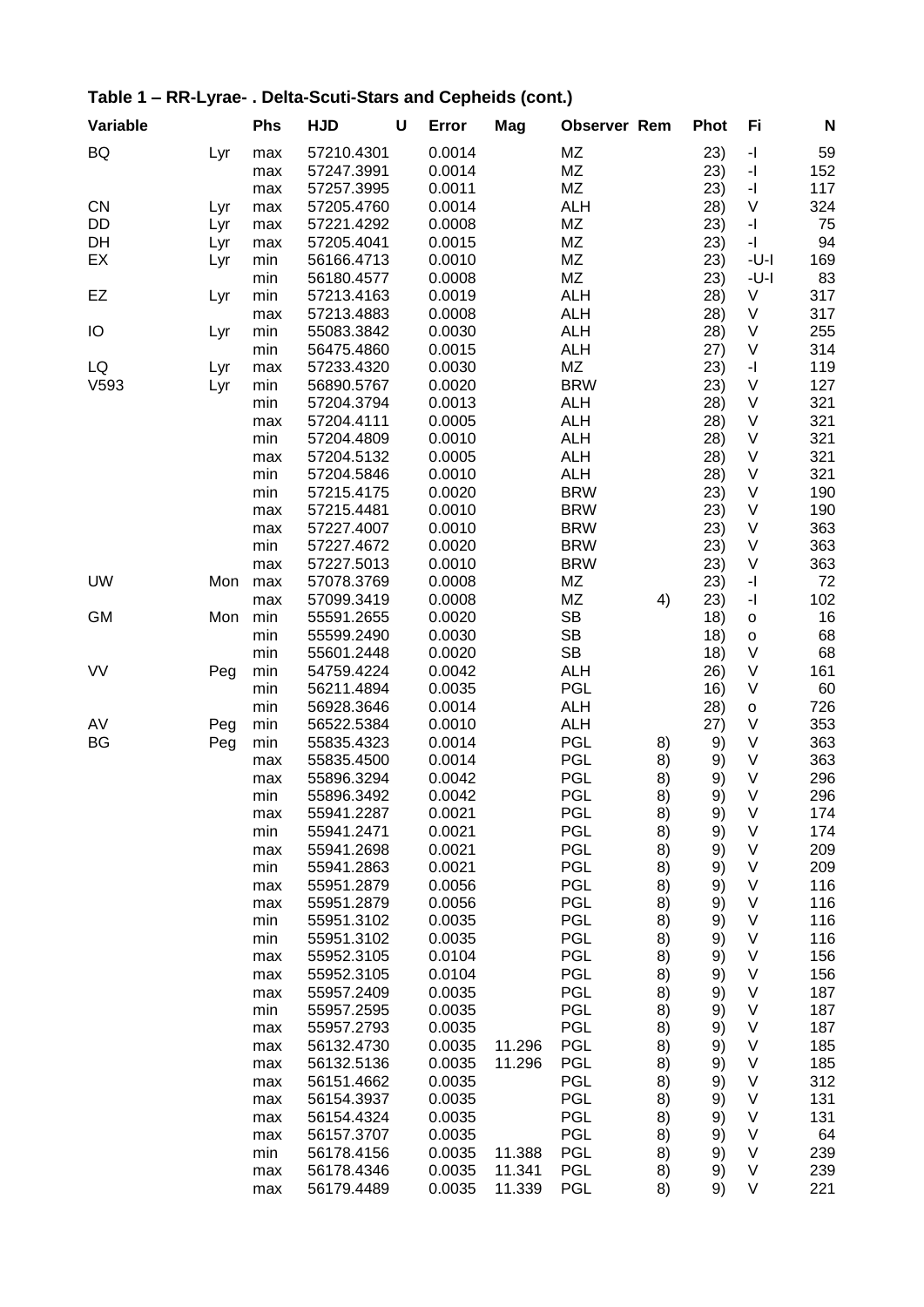| Table 1 – RR-Lyrae- . Delta-Scuti-Stars and Cepheids (cont.) |     |     |         |     |              |
|--------------------------------------------------------------|-----|-----|---------|-----|--------------|
| Variable                                                     | Phs | HJD | U Error | Mag | Observer Rem |

| Variable |     | <b>Phs</b> | <b>HJD</b>               | U | Error            | Mag              | <b>Observer Rem</b>      |          | <b>Phot</b> | Fi                           | N          |
|----------|-----|------------|--------------------------|---|------------------|------------------|--------------------------|----------|-------------|------------------------------|------------|
| BG       | Peg | min        | 56179.4680               |   | 0.0035           | 11.382           | <b>PGL</b>               | 8)       | 9)          | V                            | 221        |
|          |     | max        | 56200.3137               |   | 0.0069           | 11.270           | <b>PGL</b>               | 8)       | 9)          | V                            | 228        |
|          |     | min        | 56211.3403               |   | 0.0035           | 11.337           | <b>PGL</b>               | 8)       | 9)          | V                            | 287        |
|          |     | max        | 56211.3568               |   | 0.0035           | 11.292           | <b>PGL</b>               | 8)       | 9)          | V                            | 287        |
|          |     | min        | 56211.3782               |   | 0.0035           | 11.351           | <b>PGL</b>               | 8)       | 9)          | V                            | 287        |
|          |     | max        | 56211.3964               |   | 0.0035           | 11.301           | <b>PGL</b>               | 8)       | 9)          | $\sf V$                      | 287        |
|          |     | max        | 56219.4219               |   | 0.0035           | 11.384           | <b>PGL</b>               | 8)       | 16)         | V                            | 279        |
|          |     | min        | 56219.4427               |   | 0.0035           | 11.435           | <b>PGL</b>               | 8)       | 16)         | V                            | 279        |
|          |     | max        | 56220.3243               |   | 0.0069           | 11.361           | <b>PGL</b>               | 8)       | 16)         | V                            | 316        |
|          |     | min        | 56220.3447               |   | 0.0069           | 11.402           | <b>PGL</b>               | 8)       | 16)         | V                            | 316        |
|          |     | min        | 56254.3623               |   | 0.0021           | 11.376           | <b>PGL</b>               | 8)       | 9)          | V                            | 484        |
|          |     | max        | 56254.3824               |   | 0.0021           | 11.319           | <b>PGL</b>               | 8)       | 9)          | V                            | 484        |
|          |     | min        | 56254.4029               |   | 0.0021           | 11.382           | <b>PGL</b>               | 8)       | 9)          | $\sf V$                      | 484        |
|          |     | max        | 56254.4238               |   | 0.0021           | 11.330           | <b>PGL</b>               | 8)       | 9)          | V                            | 484        |
|          |     | min        | 56549.3900               |   | 0.0035           |                  | <b>PGL</b>               | 8)       | 9)          | $\sf V$                      | 121        |
|          |     | max        | 56549.4078<br>56549.4330 |   | 0.0035           |                  | <b>PGL</b><br><b>PGL</b> | 8)       | 9)          | V<br>V                       | 121<br>121 |
|          |     | min        |                          |   | 0.0035<br>0.0035 |                  | <b>PGL</b>               | 8)       | 9)          | V                            | 121        |
|          |     | max        | 56549.4406<br>56638.2818 |   | 0.0069           | 11.484           | <b>PGL</b>               | 8)       | 9)          | V                            | 48         |
|          |     | max<br>min | 56638.3033               |   | 0.0069           | 11.526           | <b>PGL</b>               | 8)<br>8) | 16)<br>16)  | V                            | 48         |
|          |     | max        | 56896.3886               |   | 0.0035           | 11.529           | <b>PGL</b>               | 8)       | 9)          | V                            | 377        |
|          |     | max        | 56896.4310               |   | 0.0035           | 11.519           | <b>PGL</b>               | 8)       | 9)          | V                            | 372        |
|          |     | max        | 56896.4617               |   | 0.0035           | 11.520           | <b>PGL</b>               | 8)       | 9)          | V                            | 372        |
|          |     | max        | 56896.5004               |   | 0.0035           | 11.515           | <b>PGL</b>               | 8)       | 9)          | V                            | 372        |
|          |     | min        | 56897.3821               |   | 0.0035           | 11.564           | <b>PGL</b>               | 8)       | 9)          | V                            | 397        |
|          |     | max        | 56897.4024               |   | 0.0035           | 11.525           | <b>PGL</b>               | 8)       | 9)          | V                            | 397        |
|          |     | min        | 56897.4219               |   | 0.0035           | 11.558           | <b>PGL</b>               | 8)       | 9)          | $\sf V$                      | 397        |
|          |     | max        | 56897.4424               |   | 0.0035           | 11.514           | <b>PGL</b>               | 8)       | 9)          | V                            | 397        |
|          |     | min        | 56897.4624               |   | 0.0035           | 11.558           | <b>PGL</b>               | 8)       | 9)          | V                            | 397        |
|          |     | max        | 56897.4838               |   | 0.0035           | 11.509           | <b>PGL</b>               | 8)       | 9)          | V                            | 397        |
|          |     | max        | 56903.3576               |   | 0.0035           | 11.505           | <b>PGL</b>               | 8)       | 9)          | V                            | 341        |
|          |     | min        | 56903.3706               |   | 0.0035           | 11.515           | <b>PGL</b>               | 8)       | 9)          | <b>CV</b>                    | 341        |
|          |     | max        | 56903.3959               |   | 0.0035           | 11.494           | <b>PGL</b>               | 8)       | 9)          | V                            | 337        |
|          |     | min        | 56903.4105               |   | 0.0035           | 11.512           | <b>PGL</b>               | 8)       | 9)          | <b>CV</b>                    | 337        |
|          |     | max        | 56903.4312               |   | 0.0035           | 11.478           | <b>PGL</b>               | 8)       | 9)          | V                            | 337        |
|          |     | min        | 56903.4496               |   | 0.0035           | 11.510           | <b>PGL</b>               | 8)       | 9)          | <b>CV</b>                    | 337        |
|          |     | max        | 56903.4719               |   | 0.0035           | 11.469           | <b>PGL</b>               | 8)       | 9)          | V                            | 337        |
|          |     | min        | 56903.4908               |   | 0.0035           | 11.510           | <b>PGL</b>               | 8)       | 9)          | ${\sf CV}$                   | 337        |
|          |     | min        | 56904.3926               |   | 0.0035           | 11.542           | <b>PGL</b>               | 8)       | 9)          | $\mathsf{o}$                 | 352        |
|          |     | max        | 56904.4137               |   | 0.0035           | 11.487           | <b>PGL</b>               | 8)       | 9)          | $\mathsf{o}$                 | 352        |
|          |     | min        | 56904.4339               |   | 0.0035           | 11.539           | <b>PGL</b>               | 8)       | 9)          | $\mathsf{o}$                 | 352        |
|          |     | max        | 56904.4548               |   | 0.0035           | 11.490           | <b>PGL</b>               | 8)       | 9)          | $\mathsf{o}$                 | 352        |
|          |     | min        | 56904.4755               |   | 0.0035           | 11.532           | <b>PGL</b>               | 8)       | 9)          | $\mathsf{o}$                 | 352        |
|          |     | max        | 56904.4939               |   | 0.0035           | 11.496           | <b>PGL</b>               | 8)       | 9)          | $\mathsf{o}$                 | 352        |
|          |     | max        | 56905.3600               |   | 0.0028           | 11.540           | <b>PGL</b>               | 8)       | 9)          | $\mathsf{o}$                 | 454        |
|          |     | min        | 56905.3766               |   | 0.0028           | 11.560           | <b>PGL</b>               | 8)       | 9)          | $\mathsf{o}$                 | 454        |
|          |     | max        | 56905.3947               |   | 0.0028<br>0.0028 | 11.541<br>11.550 | <b>PGL</b><br><b>PGL</b> | 8)       | 9)          | $\mathsf{o}$                 | 454<br>454 |
|          |     | min        | 56905.4084<br>56905.4281 |   | 0.0028           | 11.521           | <b>PGL</b>               | 8)<br>8) | 9)<br>9)    | $\mathsf{o}$                 | 454        |
|          |     | max<br>min | 56905.4459               |   | 0.0028           | 11.543           | <b>PGL</b>               | 8)       | 9)          | $\mathsf{o}$                 | 454        |
|          |     | max        | 56905.4653               |   | 0.0028           | 11.514           | <b>PGL</b>               | 8)       | 9)          | $\mathsf{o}$<br>$\mathsf{o}$ | 454        |
|          |     | min        | 56905.4879               |   | 0.0028           | 11.558           | <b>PGL</b>               | 8)       | 9)          | $\mathsf{o}$                 | 454        |
|          |     | max        | 56905.5080               |   | 0.0028           | 11.524           | <b>PGL</b>               | 8)       | 9)          | $\mathsf{o}$                 | 454        |
|          |     | min        | 56905.5282               |   | 0.0028           | 11.588           | <b>PGL</b>               | 8)       | 9)          | $\mathsf{o}$                 | 454        |
|          |     | max        | 56917.3292               |   | 0.0035           | 11.547           | <b>PGL</b>               | 8)       | 9)          | V                            | 384        |
|          |     | min        | 56917.3478               |   | 0.0035           | 11.593           | <b>PGL</b>               | 8)       | 9)          | V                            | 384        |
|          |     | max        | 56917.4089               |   | 0.0035           | 11.537           | <b>PGL</b>               | 8)       | 9)          | V                            | 384        |
|          |     | min        | 56917.4308               |   | 0.0035           | 11.590           | <b>PGL</b>               | 8)       | 9)          | V                            | 384        |
|          |     | max        | 56917.4470               |   | 0.0035           | 11.554           | <b>PGL</b>               | 8)       | 9)          | V                            | 384        |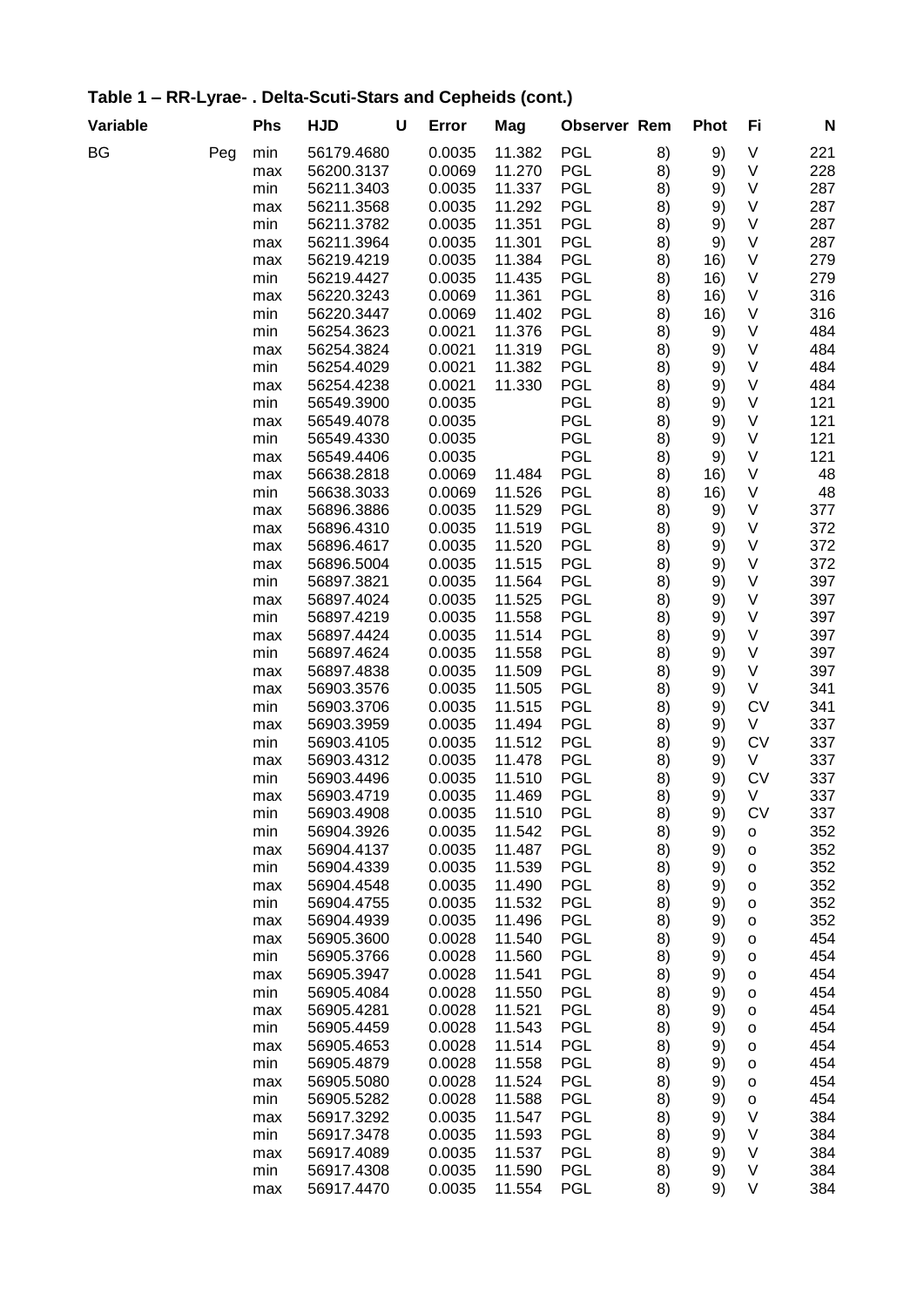| Variable  |     | <b>Phs</b> | <b>HJD</b> | U | Error  | Mag    | <b>Observer Rem</b>      |    | <b>Phot</b> | Fi                                          | N   |
|-----------|-----|------------|------------|---|--------|--------|--------------------------|----|-------------|---------------------------------------------|-----|
| BG        | Peg | min        | 56917.4661 |   | 0.0035 | 11.602 | PGL                      | 8) | 9)          | $\sf V$                                     | 384 |
|           |     | min        | 56920.2927 |   | 0.0035 | 11.664 | PGL                      | 8) | 9)          | $\sf V$                                     | 478 |
|           |     | max        | 56920.3126 |   | 0.0035 | 11.602 | PGL                      | 8) | 9)          | $\sf V$                                     | 478 |
|           |     | min        | 56920.3252 |   | 0.0035 | 11.634 | <b>PGL</b>               | 8) | 9)          | V                                           | 478 |
|           |     | max        | 56920.3473 |   | 0.0035 | 11.597 | <b>PGL</b>               | 8) | 9)          | V                                           | 478 |
|           |     | min        | 56920.3649 |   | 0.0035 | 11.618 | PGL                      | 8) | 9)          | V                                           | 478 |
|           |     | max        | 56920.3839 |   | 0.0035 | 11.588 | <b>PGL</b>               | 8) | 9)          | V                                           | 478 |
| BH        | Peg | min        | 55835.3404 |   | 0.0139 |        | <b>PGL</b>               |    | 9)          | V                                           | 378 |
|           |     | min        | 55896.2587 |   | 0.0035 |        | <b>PGL</b>               |    | 9)          | V                                           | 296 |
|           |     | max        | 55896.3121 |   | 0.0035 |        | <b>PGL</b>               | 5) | 9)          | $\sf V$                                     | 296 |
|           |     | min        | 56540.4299 |   | 0.0020 |        | <b>ALH</b>               |    | 28)         | V                                           | 255 |
|           |     | min        | 56549.4016 |   | 0.0035 |        | <b>PGL</b>               |    | 9)          | $\sf V$                                     | 137 |
|           |     | min        | 56897.4582 |   | 0.0035 | 11.085 | PGL                      |    | 9)          | $\vee$                                      | 394 |
|           |     | min        | 56904.5159 |   | 0.0035 | 11.056 | <b>PGL</b>               |    | 9)          | $\mathsf{o}$                                | 363 |
|           |     | min        | 56917.3268 |   | 0.0097 | 11.093 | PGL                      |    | 9)          | V                                           | 385 |
| BL        | Peg | min        | 56629.2734 |   | 0.0025 |        | ΜZ                       |    | 23)         | $\mathord{\text{-}} \mathord{\text{\rm l}}$ | 88  |
| <b>BP</b> | Peg | min        | 56514.4913 |   | 0.0069 | 12.322 | <b>PGL</b>               |    | 15)         | V                                           | 67  |
|           |     | min        | 56917.3923 |   | 0.0011 |        | <b>ALH</b>               |    | 28)         | $\mathsf{o}$                                | 634 |
|           |     | min        | 56917.4962 |   | 0.0010 |        | <b>ALH</b>               |    | 28)         | $\mathsf{o}$                                | 634 |
|           |     | min        | 56917.6022 |   | 0.0021 |        | <b>ALH</b>               |    | 28)         | o                                           | 634 |
| <b>CD</b> | Peg | min        | 55479.3050 |   | 0.0030 |        | <b>SB</b>                |    | 17)         | V                                           | 25  |
| DH        | Peg | min        | 55097.3172 |   | 0.0020 |        | <b>ALH</b>               |    | 28)         | $\sf V$                                     | 398 |
| DY        | Peg | min        | 53290.3918 |   | 0.0014 |        | <b>PGL</b>               |    | 35)         | $\mathbf{-} \mathbf{I}$                     | 80  |
|           |     | min        | 54709.4556 |   | 0.0028 |        | <b>PGL</b>               |    | 9)          | $\mathsf{o}$                                | 155 |
|           |     | min        | 54719.4469 |   | 0.0028 |        | <b>PGL</b>               |    | 9)          | $\mathsf{o}$                                | 170 |
|           |     | min        | 54760.3575 |   | 0.0028 |        | <b>PGL</b>               |    | 9)          | $\mathsf{o}$                                | 388 |
|           |     | min        | 55097.3441 |   | 0.0035 |        | <b>PGL</b>               |    | 40)         | V                                           | 27  |
|           |     | min        | 55439.4469 |   | 0.0035 |        | <b>PGL</b>               |    | 9)          | V                                           | 157 |
|           |     | min        | 55444.4791 |   | 0.0035 |        | <b>PGL</b>               |    | 9)          | V                                           | 320 |
|           |     | min        | 55446.3774 |   | 0.0056 |        | <b>PGL</b>               |    | 9)          | V                                           | 145 |
|           |     | min        | 55796.4940 |   | 0.0035 |        | <b>PGL</b>               |    | 9)          | V                                           | 213 |
|           |     | min        | 55821.4343 |   | 0.0035 |        | <b>PGL</b>               |    | 9)          | V                                           | 80  |
|           |     | min        | 55833.3927 |   | 0.0042 |        | <b>PGL</b>               |    | 9)          | V                                           | 225 |
|           |     | min        | 56174.3925 |   | 0.0035 |        | PGL                      |    | 37)         | $\mathord{\text{-}} \mathord{\text{\rm l}}$ | 49  |
|           |     | min        | 56190.3691 |   | 0.0035 | 10.501 | <b>PGL</b>               |    | 38)         | $\sf V$                                     | 119 |
|           |     | min        | 56200.3575 |   | 0.0035 | 10.589 | <b>PGL</b>               |    | 16)         | $\sf V$                                     | 139 |
|           |     | min        | 56213.3392 |   | 0.0010 |        | <b>ALH</b>               |    | 27)         | V                                           | 240 |
|           |     | min        | 56213.4119 |   | 0.0010 |        | <b>ALH</b>               |    | 27)         | V                                           | 240 |
|           |     | min        | 56495.4861 |   | 0.0069 | 10.572 | <b>PGL</b>               |    | 15)         | V                                           | 279 |
|           |     | min        | 56928.3750 |   | 0.0090 | 10.592 | <b>PGL</b>               |    | 16)         | TG                                          | 133 |
|           |     | min        | 56928.3784 |   | 0.0090 | 11.321 | <b>PGL</b>               |    | 16)         | TB                                          | 133 |
|           |     | min        | 56928.3784 |   | 0.0090 | 9.904  | <b>PGL</b>               |    | 16)         | TR                                          | 133 |
|           |     | min        | 56981.3221 |   | 0.0035 | 10.553 | <b>HPF</b>               |    | 16)         | V                                           | 331 |
|           |     | min        | 56981.3930 |   | 0.0035 | 10.535 | <b>HPF</b>               |    | 16)         | V                                           | 331 |
|           |     | min        | 56981.4675 |   | 0.0035 | 10.549 | <b>HPF</b>               |    | 16)         | V                                           | 331 |
|           |     | max        | 57241.4047 |   | 0.0009 |        | <b>FLG</b><br><b>RDL</b> |    | 20)         | $\sf V$                                     | 193 |
|           |     | max        | 57241.4759 |   | 0.0008 |        | <b>FLG</b><br><b>RDL</b> |    | (20)        | $\sf V$                                     | 193 |
|           |     | max        | 57242.4980 |   | 0.0005 |        | <b>FLG</b>               |    | (20)        | V                                           | 146 |
| TU        | Per | min        | 56643.3228 |   | 0.0035 | 12.574 | <b>PGL</b>               |    | 13)         | V                                           | 567 |
|           |     | min        | 56670.5450 |   | 0.0035 |        | <b>FMG</b>               |    | 13)         | $\mathsf{o}$                                | 361 |
|           |     | min        | 56670.5450 |   | 0.0035 | 12.510 | <b>PGL</b>               |    | 13)         | V                                           | 361 |
| KV        | Per | min        | 55878.3768 |   | 0.0035 |        | <b>PGL</b>               |    | 15)         | V                                           | 555 |
| <b>NY</b> | Per | max        | 57091.3488 |   | 0.0010 |        | ΜZ                       |    | 23)         | -1                                          | 87  |
| FI.       | Sge | min        | 57256.3982 |   | 0.0020 |        | ΜZ                       |    | 23)         | -1                                          | 59  |
|           |     | max        | 57256.4935 |   | 0.0013 |        | MZ                       |    | 23)         | -1                                          | 59  |
| AR        | Sco | min        | 56842.4544 |   | 0.0030 |        | <b>FR</b>                |    | 19)         | -1                                          | 31  |
| AN        | Ser | max        | 57154.421  |   | 0.001  |        | AG                       |    | 19)         | $\mathbf{-} \Vert$                          | 34  |
| BH        | Ser | max        | 57133.4156 |   | 0.0007 |        | QU                       | 6) | 23)         | V                                           | 112 |
| DF        | Ser | max        | 57131.3915 |   | 0.0007 |        | QU                       | 6) | 23)         | V                                           | 95  |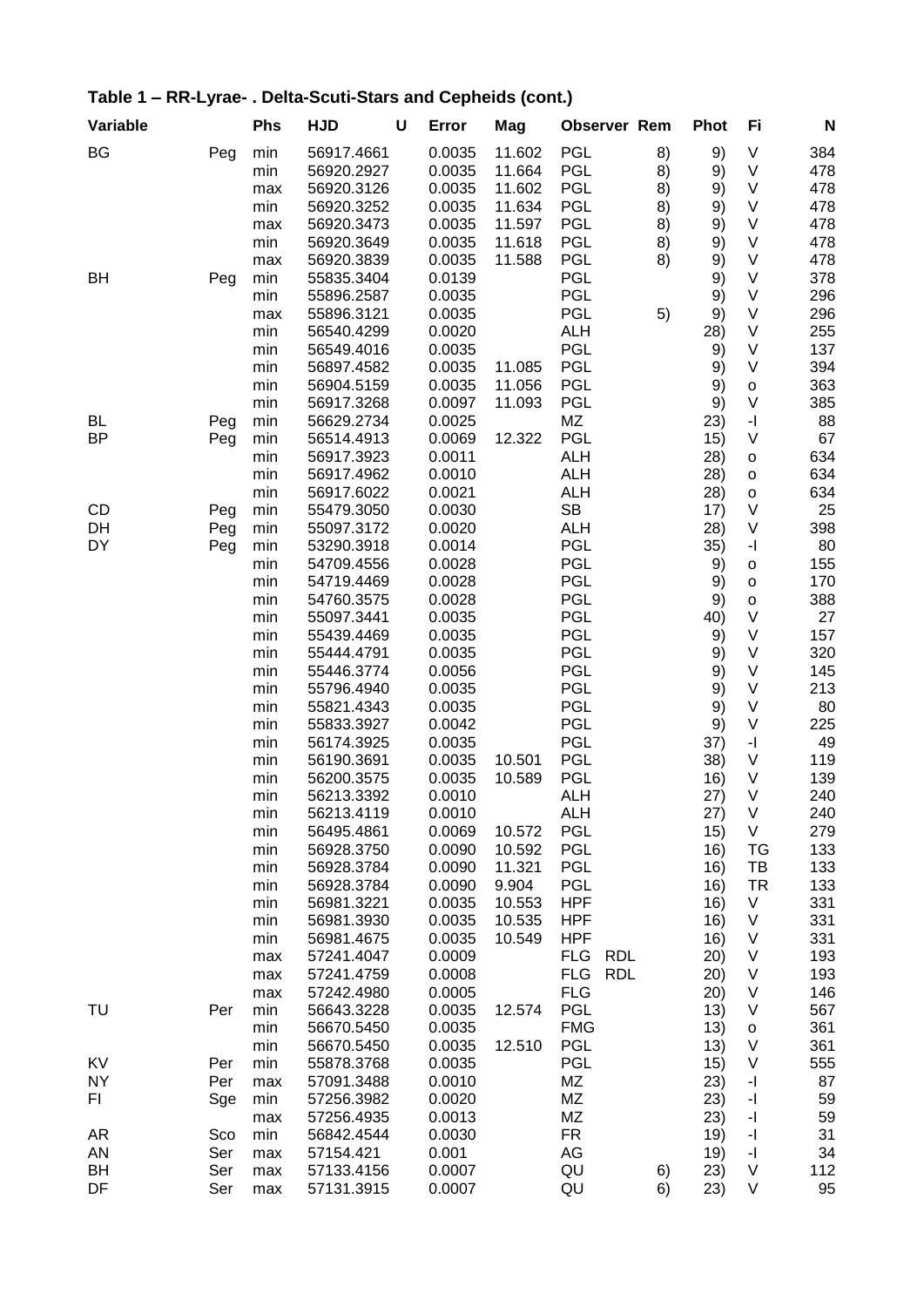| Variable            |            | <b>Phs</b>        | <b>HJD</b>                             | U | Error                      | Mag    | <b>Observer Rem</b>                    |       | <b>Phot</b>       | Fi                                                    | N                 |
|---------------------|------------|-------------------|----------------------------------------|---|----------------------------|--------|----------------------------------------|-------|-------------------|-------------------------------------------------------|-------------------|
| Τ                   | Sex        | min<br>min<br>min | 54891.5896<br>54898.4038<br>54971.5896 |   | 0.0025<br>0.0030<br>0.0025 |        | <b>ALH</b><br><b>ALH</b><br><b>ALH</b> |       | 28)<br>28)<br>28) | V<br>Β<br>V                                           | 612<br>437<br>612 |
|                     |            | max               | 57121.3349                             |   | 0.0021                     |        | <b>ALH</b>                             |       | 28)               | V                                                     | 451               |
| <b>BO</b><br>UU     | Tau<br>Tri | min<br>min        | 56257.4424<br>56948.4663               |   | 0.0016<br>0.0018           |        | MZ<br>MZ                               |       | 23)               | $\mathord{\text{-}} \mathord{\text{\rm l}}$<br>$-U-I$ | 60<br>120         |
|                     |            | min               | 57028.4349                             |   | 0.0025                     |        | MZ                                     |       | 23)<br>23)        | $-U-I$                                                | 216               |
| UV                  | Tri        | min               | 54381.5837                             |   | 0.0004                     |        | FR                                     |       | 29)               | V                                                     | 66                |
|                     |            | min               | 54857.4003                             |   | 0.0060                     |        | <b>FR</b>                              |       | 14)               | $\overline{\phantom{a}}$                              | 40                |
| TU                  | UMa        | min               | 56729.3219                             |   | 0.0020                     |        | <b>ALH</b>                             |       | 28)               | $\sf R$                                               | 718               |
|                     |            | max               | 57091.3239                             |   | 0.0070                     |        | QU                                     | 7) 6) | 23)               | V                                                     | 180               |
|                     |            | max               | 57101.3648                             |   | 0.0002                     |        | SCI                                    |       | 22)               | $\mathsf{o}$                                          | 41                |
|                     |            | min               | 57102.3939                             |   | 0.0019                     |        | <b>ALH</b>                             |       | 28)               | $\vee$                                                | 495               |
|                     |            | max               | 57102.4762                             |   | 0.0013                     |        | <b>ALH</b>                             |       | 28)               | $\sf V$                                               | 495               |
|                     |            | max               | 57121.4383                             |   | 0.0007                     |        | QU                                     | 7(6)  | 23)               | V                                                     | 172               |
|                     |            | max               | 57135.3795                             |   | 0.0007                     |        | QU                                     | 7(6)  | 23)               | V                                                     | 161               |
| AE                  | UMa        | min               | 55293.3437                             |   | 0.0013                     |        | <b>ALH</b>                             |       | 28)               | V                                                     | 94                |
|                     |            | min               | 55293.4402                             |   | 0.0008                     |        | <b>ALH</b>                             |       | 28)               | $\sf V$                                               | 94                |
|                     |            | min               | 55311.4222                             |   | 0.0014                     |        | <b>ALH</b>                             |       | 28)               | V                                                     | 75                |
|                     |            | min               | 55984.4241                             |   | 0.0035                     |        | <b>PGL</b>                             |       | 15)               | V                                                     | 227               |
|                     |            | min               | 55993.3613                             |   | 0.0014                     |        | <b>NIC</b>                             |       | 23)               | $\mathsf C$                                           | 50                |
|                     |            | min               | 56014.3977                             |   | 0.0014                     | 11.370 | PGL                                    |       | 15)               | $\sf V$                                               | 127               |
|                     |            | min               | 56640.5519                             |   | 0.0035                     | 11.359 | <b>PGL</b>                             |       | 16)               | $\sf V$<br>$\sf V$                                    | 52                |
|                     |            | min<br>min        | 56643.4759<br>56734.4034               |   | 0.0035<br>0.0010           | 11.384 | <b>PGL</b><br><b>ALH</b>               |       | 16)               | $\sf R$                                               | 170<br>686        |
|                     |            | min               | 56734.4841                             |   | 0.0010                     |        | <b>ALH</b>                             |       | 28)<br>28)        | R                                                     | 686               |
|                     |            | min               | 56734.5711                             |   | 0.0015                     |        | <b>ALH</b>                             |       | 28)               | $\mathsf{R}$                                          | 686               |
|                     |            | max               | 57094.5871                             |   | 0.0020                     |        | <b>BRW</b>                             |       | 23)               | V                                                     | 58                |
|                     |            | min               | 57129.3813                             |   | 0.0040                     |        | <b>BRW</b>                             |       | 23)               | $\sf V$                                               | 410               |
|                     |            | max               | 57129.4145                             |   | 0.0010                     |        | <b>BRW</b>                             |       | 23)               | $\sf V$                                               | 410               |
|                     |            | min               | 57129.4702                             |   | 0.0050                     |        | <b>BRW</b>                             |       | 23)               | V                                                     | 410               |
|                     |            | max               | 57129.5064                             |   | 0.0030                     |        | <b>BRW</b>                             |       | 23)               | $\sf V$                                               | 410               |
|                     |            | min               | 57129.5561                             |   | 0.0050                     |        | <b>BRW</b>                             |       | 23)               | $\sf V$                                               | 410               |
|                     |            | max               | 57129.5935                             |   | 0.0020                     |        | <b>BRW</b>                             |       | 23)               | $\vee$                                                | 410               |
| BH                  | UMa        | min               | 56387.5531                             |   | 0.0028                     |        | JU                                     |       | 22)               | $\mathsf{o}$                                          | 102               |
|                     |            | min               | 56390.3445                             |   | 0.0016                     |        | JU                                     |       | 22)               | $\mathsf{o}$                                          | 72                |
|                     |            | min               | 56761.3857                             |   | 0.0034                     |        | JU                                     |       | 22)               | $\mathsf{o}$                                          | 56                |
|                     |            | min               | 56783.3988                             |   | 0.0030                     |        | JU                                     |       | 22)               | o                                                     | 45                |
|                     |            | min               | 57091.5311                             |   | 0.0040                     |        | JU                                     |       | 22)               | $\mathsf{o}$                                          | 89                |
| YΖ                  | UMi        | max               | 57161.433                              |   | 0.003                      |        | AG                                     |       | 19)               | $\mathord{\text{-}} \mathord{\text{\rm l}}$           | 22                |
| AV                  | Vir        | max               | 57128.3902                             |   | 0.0033                     | 11.396 | <b>NIC</b>                             |       | 11)               | V                                                     | 376               |
| BN                  | Vul        | min               | 56538.4200                             |   | 0.0017                     |        | <b>ALH</b>                             |       | 28)               | V                                                     | 181               |
|                     |            | min               | 56904.4051                             |   | 0.0104                     | 12.510 | <b>PGL</b><br><b>PGL</b>               |       | 16)               | TG<br>TB                                              | 443               |
|                     |            | min<br>min        | 56904.4051<br>57207.4122               |   | 0.0104<br>0.0018           | 12.510 | <b>ALH</b>                             |       | 16)<br>28)        | V                                                     | 443<br>325        |
|                     |            | max               | 57207.4982                             |   | 0.0022                     |        | <b>ALH</b>                             |       | 28)               | V                                                     | 325               |
| ASAS J115336-2905.9 |            | min               | 57130.4516                             |   | 0.0008                     |        | <b>WLH</b>                             |       | 25)               | $V-U-I$                                               | 22                |
|                     |            | max               | 57130.4799                             |   | 0.0011                     |        | <b>WLH</b>                             |       | 25)               | $V-U-I$                                               | 22                |
|                     |            | min               | 57130.5193                             |   | 0.0002                     |        | <b>WLH</b>                             |       | 25)               | $V-U-I$                                               | 22                |
| GSC 00144-03031     |            | min               | 56625.4936                             |   | 0.0035                     | 10.392 | <b>PGL</b>                             |       | 16)               | V                                                     | 72                |
|                     |            | min               | 56641.4632                             |   | 0.0035                     | 10.392 | <b>PGL</b>                             |       | 16)               | V                                                     | 71                |
|                     |            | min               | 57040.3885                             |   | 0.0020                     |        | <b>BRW</b>                             |       | 23)               | V                                                     | 89                |
| GSC 01336-00829     |            | min               | 56712.3097                             |   | 0.0014                     |        | FR                                     |       | 19)               | -1                                                    | 118               |
|                     |            | min               | 56714.4185                             |   | 0.0013                     |        | FR                                     |       | 19)               | $\mathbf{-} \Vert$                                    | 59                |
| GSC 01615-00203     |            | min               | 54312.430                              |   | 0.015                      |        | AG                                     |       | 21)               | $\mathbf{-} \mathbf{I}$                               | 35                |
|                     |            | min               | 54389.256                              |   | 0.005                      |        | AG                                     |       | 21)               | $\mathbf{-} \Vert$                                    | 25                |
|                     |            | min               | 54719.459                              |   | 0.005                      |        | AG                                     |       | 19)               | $\mathbf{-} \Vert$                                    | 35                |
| GSC 01621-01643     |            | max               | 57257.3824                             |   | 0.0010                     |        | <b>BRW</b>                             |       | 10)               | $\mathsf{o}$                                          | 285               |
|                     |            | min               | 57257.4562                             |   | 0.0020                     |        | <b>BRW</b>                             |       | 10)               | o                                                     | 285               |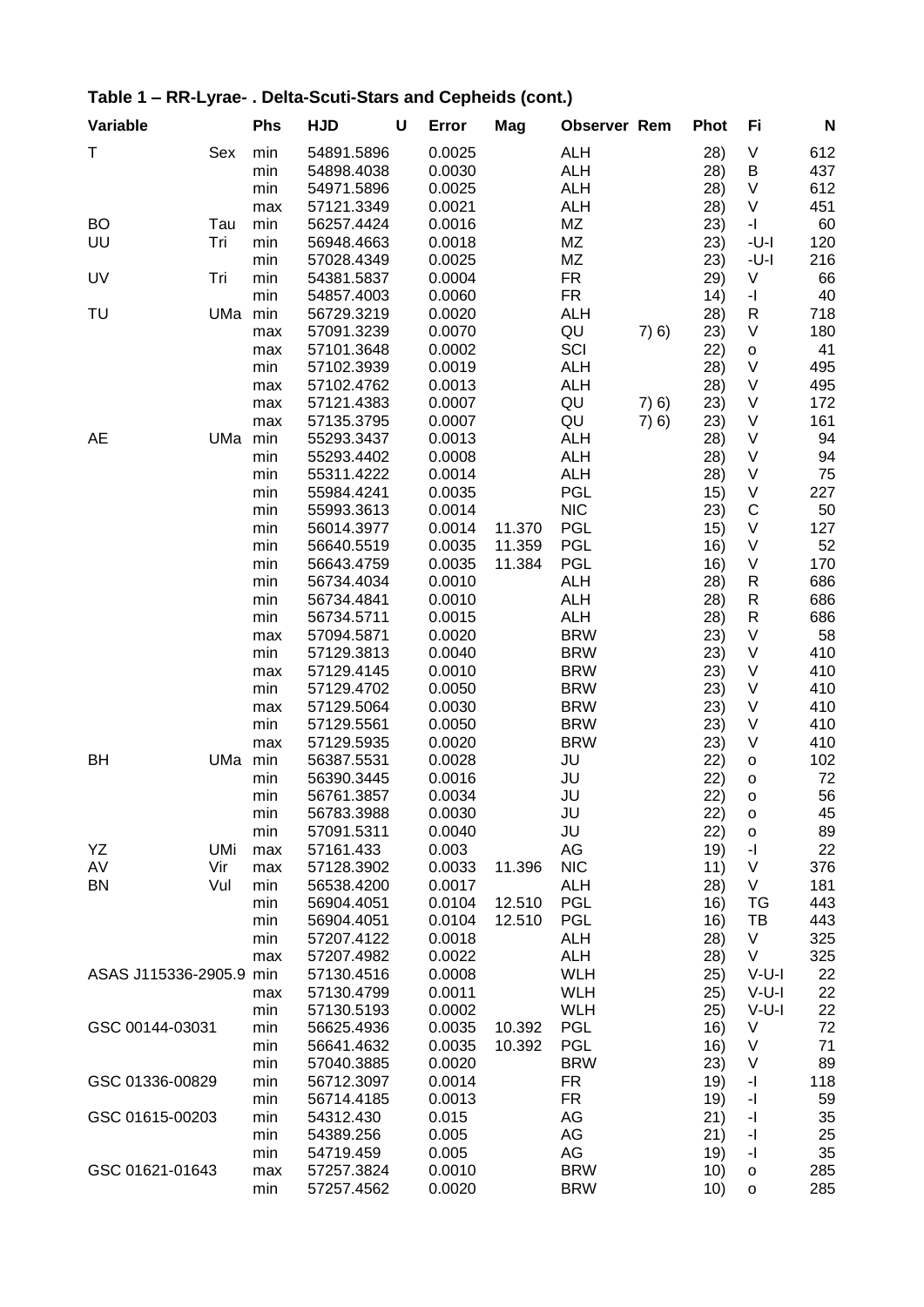| <b>Variable</b> | Phs | <b>HJD</b> | U | Error  | Mag | <b>Observer Rem</b> | <b>Phot</b> | Fi                       | N   |
|-----------------|-----|------------|---|--------|-----|---------------------|-------------|--------------------------|-----|
| GSC 01621-01643 | max | 57257.5044 |   | 0.0010 |     | <b>BRW</b>          | 10)         | $\mathsf{o}\xspace$      | 285 |
| GSC 02043-01201 | min | 57181.4375 |   | 0.0010 |     | <b>BRW</b>          | 23)         | $\vee$                   | 228 |
|                 | max | 57181.4699 |   | 0.0010 |     | <b>BRW</b>          | 23)         | $\vee$                   | 228 |
|                 | min | 57181.5103 |   | 0.0010 |     | <b>BRW</b>          | 23)         | $\sf V$                  | 228 |
|                 | max | 57181.5443 |   | 0.0020 |     | <b>BRW</b>          | 23)         | V                        | 228 |
|                 | min | 57185.4075 |   | 0.0011 |     | <b>ALH</b>          | 28)         | V                        | 450 |
|                 | max | 57185.4405 |   | 0.0010 |     | <b>ALH</b>          | 28)         | $\vee$                   | 450 |
|                 | min | 57185.4857 |   | 0.0012 |     | <b>ALH</b>          | 28)         | V                        | 450 |
|                 | max | 57185.5183 |   | 0.0011 |     | <b>ALH</b>          | 28)         | V                        | 450 |
| GSC 02080-00986 | max | 57178.4139 |   | 0.0010 |     | <b>BRW</b>          | 23)         | $\vee$                   | 251 |
|                 | min | 57178.4868 |   | 0.0020 |     | <b>BRW</b>          | 23)         | V                        | 251 |
|                 | max | 57178.5140 |   | 0.0010 |     | <b>BRW</b>          | 23)         | V                        | 251 |
|                 | min | 57183.4464 |   | 0.0030 |     | <b>BRW</b>          | 23)         | V                        | 435 |
|                 | max | 57183.4759 |   | 0.0010 |     | <b>BRW</b>          | 23)         | V                        | 435 |
|                 | min | 57183.5397 |   | 0.0020 |     | <b>BRW</b>          | 23)         | V                        | 435 |
| GSC 02108-01564 | min | 56817.5178 |   | 0.0020 |     | <b>BRW</b>          | 23)         | V                        | 164 |
|                 | min | 57201.4458 |   | 0.0011 |     | <b>ALH</b>          | 28)         | V                        | 415 |
|                 | max | 57201.4825 |   | 0.0008 |     | <b>ALH</b>          | 28)         | V                        | 415 |
| GSC 02566-01398 | min | 57158.4171 |   | 0.0020 |     | <b>BRW</b>          | 23)         | V                        | 355 |
|                 | max | 57158.4492 |   | 0.0010 |     | <b>BRW</b>          | 23)         | V                        | 355 |
|                 | min | 57158.5074 |   | 0.0040 |     | <b>BRW</b>          | 23)         | V                        | 355 |
| GSC 02670-04008 | min | 56559.390  |   | 0.001  |     | <b>FR</b>           | 19)         | $\overline{\phantom{a}}$ | 47  |
|                 | max | 57214.4745 |   | 0.0007 |     | <b>FR</b>           | 19)         | $\mathbf{I}$             | 118 |
|                 | max | 57219.4259 |   | 0.0004 |     | <b>FR</b>           | 19)         | $\mathbf{I}$             | 124 |
|                 | max | 57219.5196 |   | 0.0005 |     | FR                  | 19)         | $\overline{\phantom{a}}$ | 124 |
|                 | max | 57224.3790 |   | 0.0003 |     | FR                  | 19)         | $\mathbf{I}$             | 36  |
|                 | max | 57225.3690 |   | 0.0004 |     | <b>FR</b>           | 19)         | $\mathbf{I}$             | 128 |
|                 | max | 57225.4655 |   | 0.0005 |     | <b>FR</b>           | 19)         | $\mathbf{I}$             | 128 |
|                 | max | 57225.5597 |   | 0.0013 |     | <b>FR</b>           | 19)         | $\mathbf{I}$             | 128 |
| GSC 02671-02149 | max | 57214.4190 |   | 0.0012 |     | <b>FR</b>           | 19)         | $-1$                     | 75  |
|                 | max | 57219.4756 |   | 0.0009 |     | <b>FR</b>           | 19)         | $\overline{\phantom{a}}$ | 76  |
|                 | max | 57225.4882 |   | 0.0009 |     | <b>FR</b>           | 19)         | $\mathbf{I}$             | 86  |
| GSC 02696-01396 | min | 57238.5141 |   | 0.0020 |     | <b>BRW</b>          | 23)         | $\vee$                   | 140 |
|                 | max | 57238.5509 |   | 0.0020 |     | <b>BRW</b>          | 23)         | $\vee$                   | 140 |
|                 | max | 57240.3981 |   | 0.0006 |     | <b>ALH</b>          | 28)         | $\vee$                   | 361 |
|                 | min | 57240.4662 |   | 0.0012 |     | <b>ALH</b>          | 28)         | $\vee$                   | 361 |
|                 | max | 57240.5016 |   | 0.0007 |     | <b>ALH</b>          | 28)         | $\vee$                   | 361 |
|                 | min | 57240.5703 |   | 0.0012 |     | <b>ALH</b>          | 28)         | $\vee$                   | 361 |
|                 | max | 57240.6044 |   | 0.0007 |     | <b>ALH</b>          | 28)         | V                        | 361 |
| GSC 02696-02177 | max | 56937.3307 |   | 0.0016 |     | FR                  | 19)         | $\mathbf{I}$             | 66  |
|                 | max | 56937.4019 |   | 0.0006 |     | FR                  | 19)         | -1                       | 66  |
| GSC 02843-01999 | min | 57050.2778 |   | 0.0020 |     | <b>BRW</b>          | 23)         | V                        | 89  |
|                 | min | 57050.3398 |   | 0.0020 |     | <b>BRW</b>          | 23)         | $\sf V$                  | 106 |
| GSC 02847-00586 | min | 56629.3370 |   | 0.0014 |     | <b>ALH</b>          | 28)         | V                        | 159 |
|                 | min | 56629.4726 |   | 0.0016 |     | <b>ALH</b>          | 28)         | $\sf V$                  | 159 |
| GSC 02861-00970 | min | 56634.2683 |   | 0.0017 |     | <b>ALH</b>          | 28)         | $\sf V$                  | 604 |
|                 | min | 56634.3786 |   | 0.0015 |     | <b>ALH</b>          | 28)         | $\sf V$                  | 604 |
|                 | min | 56634.4890 |   | 0.0012 |     | <b>ALH</b>          | 28)         | $\sf V$                  | 604 |
|                 | min | 56634.5986 |   | 0.0016 |     | <b>ALH</b>          | 28)         | V                        | 604 |
| GSC 02977-00238 | min | 56724.3264 |   | 0.0011 |     | <b>ALH</b>          | 28)         | R                        | 656 |
|                 | min | 56724.4027 |   | 0.0015 |     | <b>ALH</b>          | 28)         | R                        | 656 |
|                 | min | 56724.4768 |   | 0.0015 |     | <b>ALH</b>          | 28)         | R                        | 656 |
|                 | min | 56724.5527 |   | 0.0012 |     | <b>ALH</b>          | 28)         | R                        | 656 |
|                 | min | 56724.6285 |   | 0.0015 |     | <b>ALH</b>          | 28)         | $\mathsf{R}$             | 656 |
|                 | max | 57091.2788 |   | 0.0010 |     | <b>BRW</b>          | 23)         | V                        | 76  |
|                 | min | 57091.3129 |   | 0.0020 |     | <b>BRW</b>          | 23)         | V                        | 76  |
|                 | max | 57091.3334 |   | 0.0010 |     | <b>BRW</b>          | 23)         | $\sf V$                  | 76  |
|                 | max | 57091.3539 |   | 0.0010 |     | <b>BRW</b>          | 23)         | $\sf V$                  | 151 |
|                 | min | 57092.4417 |   | 0.0020 |     | <b>BRW</b>          | 23)         | $\sf V$                  | 126 |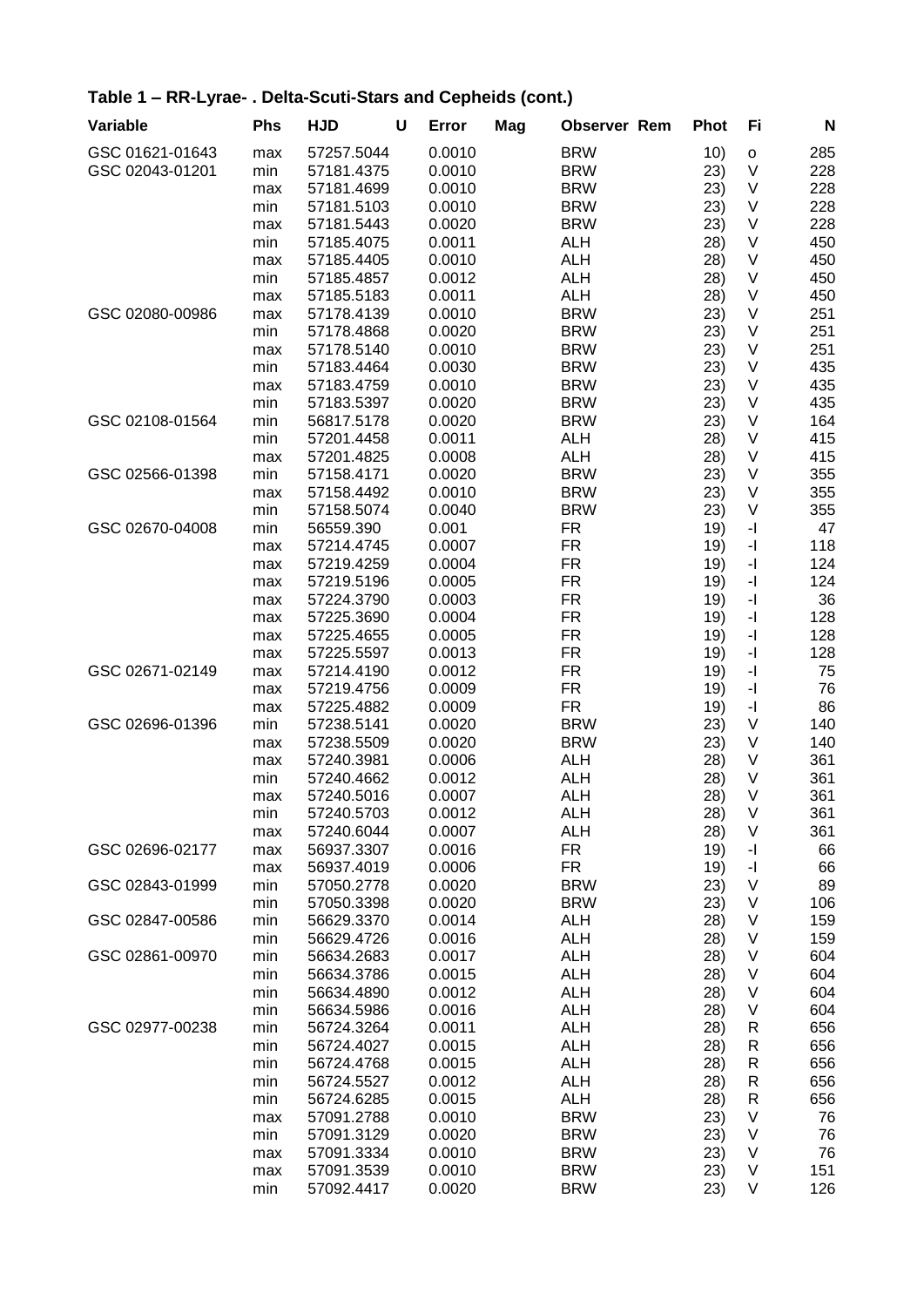| Variable          | <b>Phs</b> | <b>HJD</b> | $\mathbf U$ | Error  | Mag    | <b>Observer Rem</b> | <b>Phot</b> | Fi                                          | N   |
|-------------------|------------|------------|-------------|--------|--------|---------------------|-------------|---------------------------------------------|-----|
| GSC 02977-00238   | max        | 57092.4752 |             | 0.0010 |        | <b>BRW</b>          | 23)         | $\vee$                                      | 126 |
|                   | min        | 57092.5266 |             | 0.0020 |        | <b>BRW</b>          | 23)         | $\vee$                                      | 126 |
|                   | max        | 57092.5513 |             | 0.0010 |        | <b>BRW</b>          | 23)         | $\vee$                                      | 126 |
|                   | max        | 57100.3722 |             | 0.0010 |        | <b>BRW</b>          | 23)         | $\vee$                                      | 157 |
|                   | min        | 57100.4230 |             | 0.0010 |        | <b>BRW</b>          | 23)         | $\vee$                                      | 157 |
|                   | max        | 57100.4483 |             | 0.0010 |        | <b>BRW</b>          | 23)         | $\vee$                                      | 157 |
|                   | min        | 57119.3314 |             | 0.0020 |        | <b>BRW</b>          | 23)         | $\vee$                                      | 151 |
|                   | min        | 57119.4064 |             | 0.0030 |        | <b>BRW</b>          | 23)         | $\vee$                                      | 151 |
|                   | max        | 57119.4329 |             | 0.0010 |        | <b>BRW</b>          | 23)         | V                                           | 151 |
| GSC 03043-00463   | min        | 57177.4352 |             | 0.0040 |        | <b>BRW</b>          | 23)         | V                                           | 154 |
|                   | max        | 57177.4807 |             | 0.0020 |        | <b>BRW</b>          | 23)         | $\vee$                                      | 154 |
| GSC 03428-01497   | min        | 56331.4589 |             | 0.0035 | 9.429  | <b>PGL</b>          | 38)         | $\vee$                                      | 83  |
|                   | min        | 56726.4067 |             | 0.0013 |        | <b>ALH</b>          | 28)         | $\mathsf{R}$                                | 929 |
|                   | min        | 56726.4794 |             | 0.0020 |        | <b>ALH</b>          | 28)         | R                                           | 929 |
|                   | min        | 56726.5560 |             | 0.0014 |        | <b>ALH</b>          | 28)         | $\mathsf{R}$                                | 929 |
|                   | max        | 57094.3045 |             | 0.0010 |        | <b>BRW</b>          | 23)         | V                                           | 68  |
| GSC 03682-00018   | min        | 55858.343  |             | 0.021  |        | AG                  | 19)         | $\mathord{\text{-}} \mathord{\text{\rm l}}$ | 61  |
| GSC 03755-00845   | min        | 56629.3840 |             | 0.0006 |        | <b>ALH</b>          | 28)         | V                                           | 69  |
|                   | min        | 56629.3840 |             | 0.0006 |        | <b>ALH</b>          | 28)         | V                                           | 69  |
|                   | min        | 56629.4597 |             | 0.0006 |        | <b>ALH</b>          | 28)         | V                                           | 69  |
|                   | min        | 56629.4597 |             | 0.0006 |        | <b>ALH</b>          | 28)         | V                                           | 69  |
|                   | min        | 57068.3252 |             | 0.0020 |        | <b>BRW</b>          | 23)         | V                                           | 93  |
| GSC 03832-00152   | min        | 56758.3974 |             | 0.0012 |        | <b>ALH</b>          | 28)         | $\vee$                                      | 480 |
|                   | min        | 56758.4892 |             | 0.0012 |        | <b>ALH</b>          | 28)         | $\vee$                                      | 480 |
|                   | min        | 56758.5796 |             | 0.0014 |        | <b>ALH</b>          | 28)         | $\vee$                                      | 480 |
| GSC 03851-00240   | min        | 56761.4044 |             | 0.0014 |        | <b>ALH</b>          | 28)         | R                                           | 416 |
|                   | min        | 56761.4715 |             | 0.0016 |        | <b>ALH</b>          | 28)         | $\mathsf{R}$                                | 416 |
|                   | min        | 56761.5369 |             | 0.0016 |        | <b>ALH</b>          | 28)         | $\mathsf{R}$                                | 416 |
|                   | min        | 56761.6078 |             | 0.0016 |        | <b>ALH</b>          | 28)         | $\mathsf{R}$                                | 416 |
|                   | min        | 57145.4180 |             | 0.0040 |        | <b>BRW</b>          | 23)         | V                                           | 76  |
| GSC 03863-00740   | min        | 56757.5257 |             | 0.0022 |        | <b>ALH</b>          | 28)         | $\vee$                                      | 153 |
|                   | min        | 56757.5258 |             | 0.0019 |        | <b>ALH</b>          | 28)         | V                                           | 461 |
| GSC 03934-01904   | min        | 56856.3659 |             | 0.0012 |        | <b>ALH</b>          | 28)         | R                                           | 521 |
|                   | min        | 56856.4711 |             | 0.0015 |        | <b>ALH</b>          | 28)         | R                                           | 521 |
|                   | min        | 56856.5818 |             | 0.0014 |        | <b>ALH</b>          | 28)         | $\mathsf{R}$                                | 521 |
| GSC 03949-00386   | min        | 55829.6013 |             | 0.0005 |        | FR.                 | 19)         | $\overline{\phantom{a}}$                    | 120 |
|                   | min        | 55831.5092 |             | 0.0012 |        | <b>FR</b>           | 19)         | $\overline{\phantom{a}}$                    | 137 |
| GSC 04237-00482   | max        | 57184.4682 |             | 0.0004 |        | <b>BRW</b>          | 23)         | V                                           | 371 |
|                   | min        | 57184.5310 |             | 0.0020 |        | <b>BRW</b>          | 23)         | $\vee$                                      | 371 |
|                   | max        | 57215.3835 |             | 0.0012 |        | <b>ALH</b>          | 28)         | V                                           | 317 |
|                   | min        | 57215.4420 |             | 0.0010 |        | <b>ALH</b>          | 28)         | V                                           | 317 |
|                   | max        | 57215.4770 |             | 0.0006 |        | <b>ALH</b>          | 28)         | V                                           | 317 |
|                   | min        | 57215.5351 |             | 0.0011 |        | <b>ALH</b>          | 28)         | V                                           | 317 |
|                   | max        | 57215.5645 |             | 0.0005 |        | <b>ALH</b>          | 28)         | V                                           | 317 |
| GSC 04464-00924   | min        | 56919.4449 |             | 0.0020 |        | <b>BRW</b>          | 23)         | V                                           | 82  |
|                   | min        | 56928.3166 |             | 0.0020 |        | <b>BRW</b>          | 23)         | V                                           | 82  |
|                   | min        | 56928.3945 |             | 0.0020 |        | <b>BRW</b>          | 23)         | V                                           | 82  |
|                   | min        | 56928.4723 |             | 0.0020 |        | <b>BRW</b>          | 23)         | $\vee$                                      | 82  |
| GSC 04552-01498   | min        | 56456.4142 |             | 0.0013 |        | <b>ALH</b>          | 27)         | V                                           | 128 |
| GSC 05181-01024   | min        | 57241.4489 |             | 0.0002 |        | <b>WLH</b>          | 31)         | $-1$                                        | 55  |
|                   | max        | 57241.4740 |             | 0.0001 |        | <b>WLH</b>          | 31)         | $V-U-I$                                     | 55  |
| GSC 08459-00201   | min        | 56156.4092 |             | 0.0002 |        | <b>WLH</b>          | 22)         | -U-I                                        | 84  |
| NSVS 14243430 min | 56879.4665 |            |             | 0.0010 |        | <b>BRW</b>          | 23)         | V                                           | 107 |
| TYC 1698-01052-1  | min        | 55835.4380 |             | 0.0021 |        | <b>PGL</b>          | 9)          | V                                           | 375 |
|                   | min        | 55835.4380 |             | 0.0021 |        | <b>PGL</b>          | 9)          | V                                           | 188 |
|                   | min        | 55941.2334 |             | 0.0021 |        | <b>PGL</b>          | 9)          | V                                           | 192 |
|                   | min        | 55951.3180 |             | 0.0021 |        | <b>PGL</b>          | 9)          | $\vee$                                      | 119 |
|                   | min        | 55952.2904 |             | 0.0035 |        | <b>PGL</b>          | 9)          | V                                           | 138 |
|                   | min        | 56116.4927 |             | 0.0035 | 11.080 | <b>PGL</b>          | 15)         | $\vee$                                      | 57  |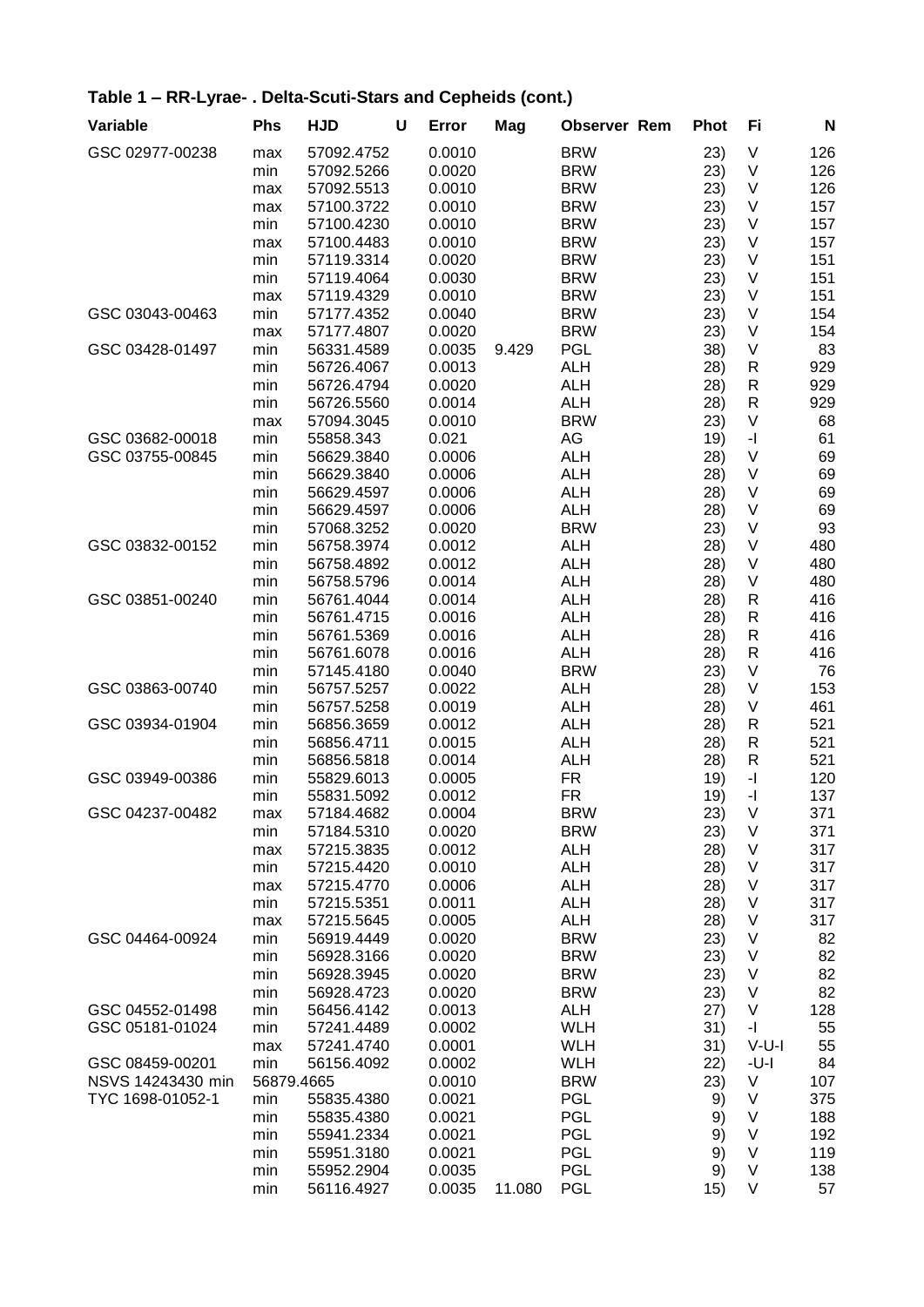#### **Variable Phs HJD U Error Mag Observer Rem Phot Fi N** TYC 1698-01052-1 min 56116.5191 0.0035 11.073 PGL 15) V 57 min 56151.3995 0.0035 PGL 9) V 156 min 56151.4259 0.0035 PGL 9) V 156 min 56178.4603 0.0021 PGL 9) V 112 min 56179.4380 0.0035 PGL 9) V 112 min 56179.4602 0.0035 PGL 9) V 112 min 56211.3458 0.0035 PGL 9) V 152 min 56549.4446 0.0035 PGL 9) V 117 min 56549.4446 0.0035 PGL 9) V 117 min 56638.2862 0.0035 11.244 PGL 16) V 47 min 56897.3856 0.0035 11.320 PGL 9) V 307 min 56897.4091 0.0035 11.312 PGL 9) V 307 min 56897.4302 0.0035 11.309 PGL 9) V 307 min 56897.4505 0.0035 11.314 PGL 9) V 307 min 56897.4725 0.0035 11.312 PGL 9) V 307 min 56897.4967 0.0035 11.312 PGL 9) V 307 min 56903.3586 0.0035 11.295 PGL 9) 0 349 min 56903.3844 0.0035 11.289 PGL 9) o 349 min 56903.4051 0.0035 11.285 PGL 9) o 349 min 56903.4244 0.0035 11.285 PGL 9) o 349 min 56903.4456 0.0035 11.292 PGL 9) o 349 min 56903.4685 0.0035 11.289 PGL 9) o 349 min 56904.4006 0.0028 11.304 PGL 9) 0 368 min 56904.4212 0.0028 11.311 PGL 9) 0 368 min 56904.4433 0.0028 11.304 PGL 9) 0 368 min 56904.4673 0.0028 11.303 PGL 9) o 368 min 56904.4906 0.0028 11.299 PGL 9) o 368 min 56905.3777 0.0035 11.339 PGL 9) V 456 min 56905.3777 0.0035 11.339 PGL 9) V 456 min 56905.3981 0.0035 11.334 PGL 9) V 456 min 56905.4203 0.0035 11.324 PGL 9) V 456 min 56905.4435 0.0035 11.319 PGL 9) V 456 min 56905.4668 0.0035 11.320 PGL 9) V 456 min 56905.4895 0.0035 11.324 PGL 9) V 456 min 56905.5117 0.0035 11.342 PGL 9) V 456 min 56905.5332 0.0035 11.345 PGL 9) V 456 min 56917.3261 0.0035 11.343 PGL 9) V 127 min 56917.3917 0.0035 11.334 PGL 9) V 95 min 56917.4773 0.0035 11.348 PGL 9) V 99 min 56920.3247 0.0035 11.374 PGL 9) V 479 min 56920.4073 0.0035 11.363 PGL 9) V 479 min 56920.4302 0.0035 11.364 PGL 9) V 479 min 56920.4528 0.0035 11.370 PGL 9) V 479 min 56920.4759 0.0035 11.380 PGL 9) V 479 min 56920.4977 0.0035 11.378 PGL 9) V 479 TYC 4556-1113 max 57091.345 0.001 AG 19) -I 50 max 57091.431 0.001 AG 19) -I 50 max 57091.516 0.001 AG 19) -I 50 max 57091.605 0.001 AG 19) -I 50

U-B1 1424-0504416 min 56928.421 0.004 AG 19) -I 40

U-B1 1646-0035146 min 55888.5123 0.0010 RAT RCR 13) -U-I 349

min 56928.563 0.003 AG 19) -I 40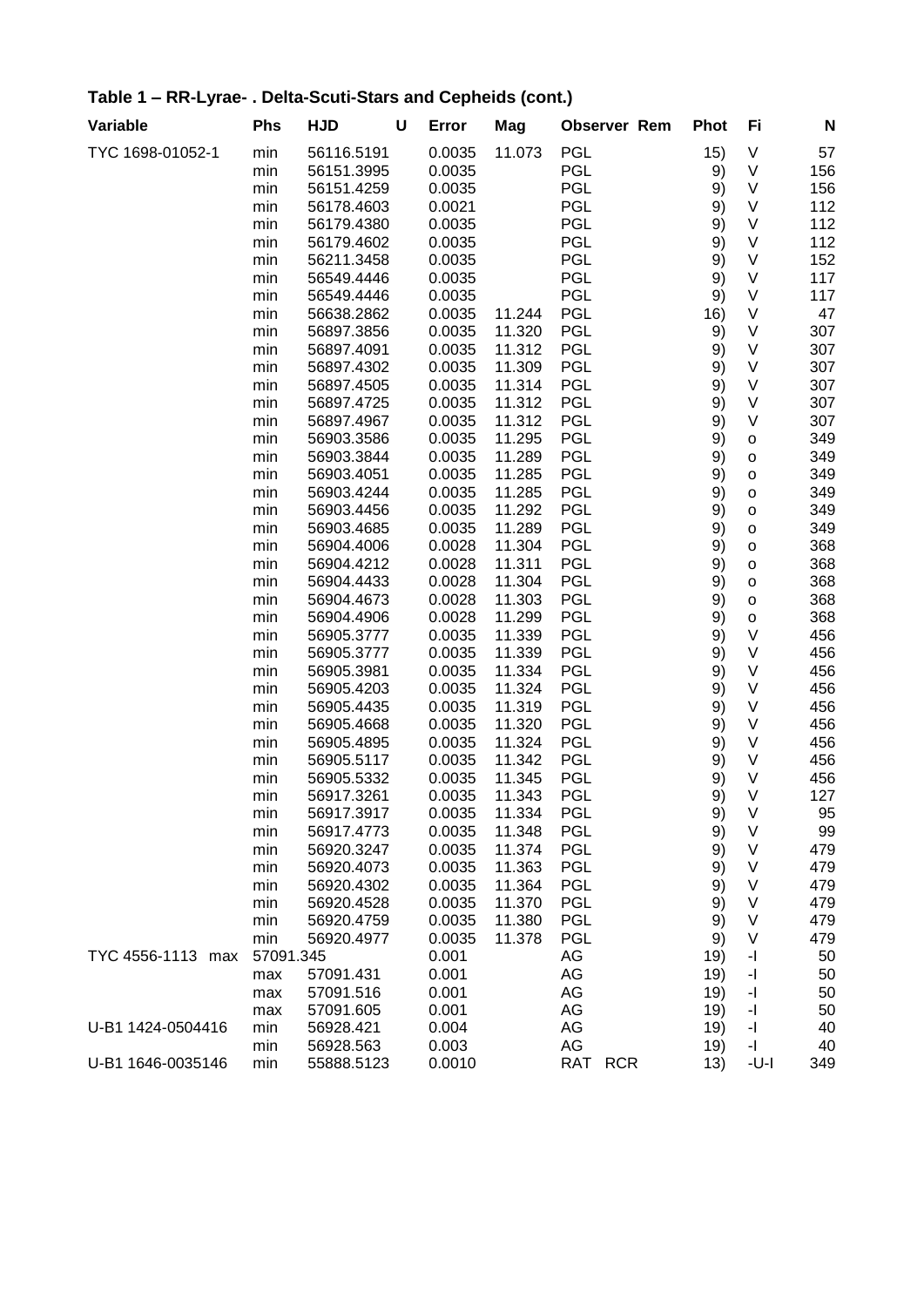#### Table 2 - Mira- and Semiregular Stars

| Variable             |            | <b>Phs</b> | <b>HJD</b> | U | Error | Mag   | <b>Observer Rem</b> | Phot | Fi           | N  |
|----------------------|------------|------------|------------|---|-------|-------|---------------------|------|--------------|----|
| <b>RS</b>            | And        | max        | 57057      |   |       | 8.2   | <b>NMN</b>          | 228) | $\circ$      | 13 |
| VX                   | And        | max        | 56924      |   |       | 7.6   | <b>NMN</b>          | 228) | O            | 19 |
| UV                   | Aur        | min        | 57099      |   |       | 10.1  | <b>NMN</b>          | 228) | O            | 11 |
| SU                   | Cnc        | max        | 57024      |   | 8.0   | 10.8  | <b>BHE</b>          | 206) | $-1$         | 9  |
| AE                   | CMi        | min        | 57043      |   | 9.0   | 17.1  | <b>BHE</b>          | 206) | -1           | 10 |
| <b>CN</b>            | <b>CMi</b> | min        | 57010      |   | 10.0  | 17.8  | <b>BHE</b>          | 206) | $-1$         | 9  |
| <b>SV</b>            | Cas        | min        | 56816      |   |       | 8.6   | <b>NMN</b>          | 228) | o            | 8  |
|                      |            | max        | 56865      |   |       | 7.7   | <b>NMN</b>          | 228) | $\circ$      | 8  |
|                      |            | min        | 57015      |   |       | 9.6   | <b>NMN</b>          | 228) | o            | 8  |
| chi                  | Cyg        | max        | 56842      |   |       | 6.7   | <b>VLM</b>          | 208) | O            | 34 |
| R                    | Gem        | max        | 57074      |   |       | 6.1   | <b>NMN</b>          | 228) | 0            | 13 |
| Τ                    | Gem        | max        | 57078      |   |       | 8.2   | <b>NMN</b>          | 228) | O            | 11 |
| TV                   | Gem        | max        | 57008      |   |       | 7.25: | <b>NMN</b>          | 228) | O            | 23 |
| <b>BR</b>            | Gem        | max        | 57010      |   | 8.0   | 12.4  | <b>BHE</b>          | 206) | $-1$         | 20 |
| HV                   | Gem        | max        | 57042      |   | 5.0   | 11.4  | <b>BHE</b>          | 206) | -1           | 20 |
| Ш                    | Gem        | max        | 56959      |   | 7.0   | 14.5  | <b>BHE</b>          | 206) | $-1$         | 13 |
| IX                   | Gem        | max        | 56999      |   | 6.0   | 13.1  | <b>BHE</b>          | 206) | -1           | 12 |
| KL                   | Gem        | max        | 57042      |   | 8.0   | 14.2  | <b>BHE</b>          | 206) | $\mathbf{-}$ | 17 |
| LL                   | Gem        | min        | 57052      |   | 8.0   | 16.2  | <b>BHE</b>          | 206) | -1           | 18 |
| V562                 | Mon        | max        | 57045      |   | 6.0   | 11.9  | <b>BHE</b>          | 206) | $-1$         | 14 |
| S                    | UMa        | max        | 57087      |   |       | 7.7   | <b>NMN</b>          | 228) | o            | 18 |
| 2M J05480797+3248586 |            | min        | 57022      |   | 9.0   | 17.0  | <b>BHE</b>          | 206) | $-1$         | 21 |
| VSX J061538.2+215007 |            | max        | 57005      |   | 7.0   | 12.9  | <b>BHE</b>          | 206) | -1           | 16 |

#### **Remarks**

- $\mathbb{R}^{\mathbb{Z}}$ uncertain
- $1)$ normal maximum
- $2)$ double maximum: time of the first maximum
- double maximum: time of the second maximum  $3)$
- $\overline{4}$ wave in ascend
- $5)$ bump
- mean error in this case: standarddeviation  $6)$
- maximum determination as described in 1999AJ....118.2442W (WADE et. Al.)  $7)$
- Type: EA/SD + DSCT observation of the DSCT-light variations  $8)$

#### **Photometer**

- $9)$ ccd-camera Artemis 4021
- $10)$ ccd-camera ATIK 383L+
- $11)$ ccd-camera ATIK 460exm
- $12)$ ccd-camera Meade DSI Pro 3
- $13)$ ccd-camera Moravian G2-1600
- $14)$ ccd-camera OES-LcCCD12
- $15)$ ccd-camera QHY8
- $16)$ ccd-camera QHY8L
- $17)$ ccd-camera SIGMA 402; chip KAF0402ME
- $18)$ ccd-camera Sigma 402ME
- $19)$ ccd-camera Sigma 1603
- $20)$ ccd-camera starlight Xpress Lodestar
- $21)$ ccd-camera ST-6; chip 375\*242 uncoated
- $22)$ ccd-camera ST-7
- ccd-camera ST-7 E  $23)$
- $24)$ ccd-camera ST-7 XE
- $25)$ ccd-camera ST-8
- ccd-camera ST-8 E; chip KAF1602E 26)